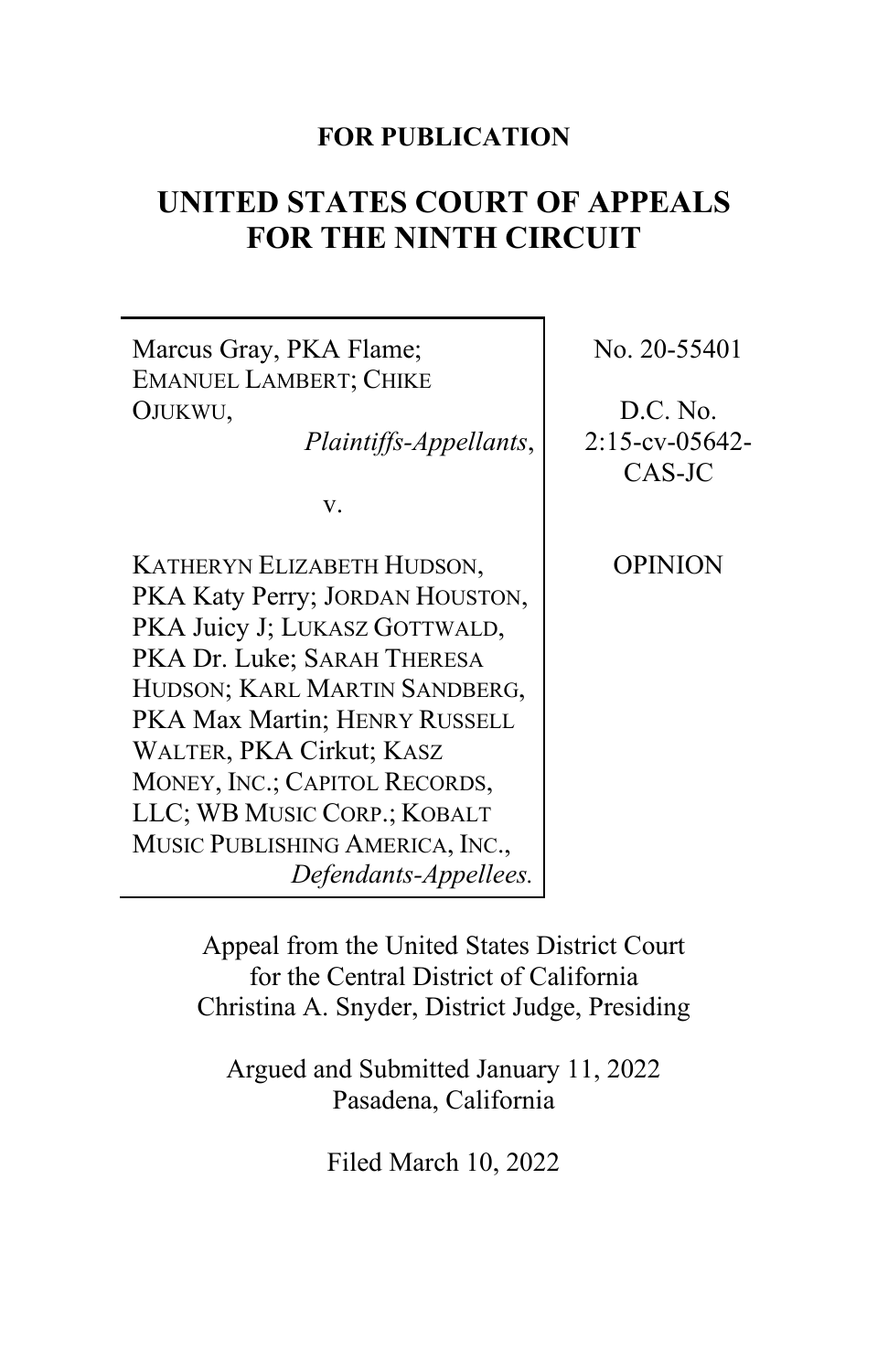### Before: RICHARD R. CLIFTON, MILAN D. SMITH, JR., and PAUL J. WATFORD, Circuit Judges.

Opinion by Judge Milan D. Smith, Jr.

# **SUMMARY[\\*](#page-1-0)**

### **Copyright**

The panel affirmed the district court's order vacating a jury's award of damages for copyright infringement and granting judgment as a matter of law to Katheryn Hudson (pka Katy Perry) and other defendants.

Christian hip-hop artists Marcus Gray (pka Flame), Emanuel Lambert, and Chike Ojukwu claimed that an ostinato, or repeating instrumental figure, in Hudson's song "Dark Horse" copied a similar ostinato in plaintiffs' song "Joyful Noise."

The panel held that copyright law protects musical works only to the extent that they are "original works of authorship." The panel concluded that the ostinatos at issue here consisted entirely of commonplace musical elements, and the similarities between them did not arise out of an original combination of these elements. Consequently, the jury's verdict finding defendants liable for copyright infringement was unsupported by the evidence because plaintiffs failed to put forward legally sufficient evidence

<span id="page-1-0"></span>**<sup>\*</sup>** This summary constitutes no part of the opinion of the court. It has been prepared by court staff for the convenience of the reader.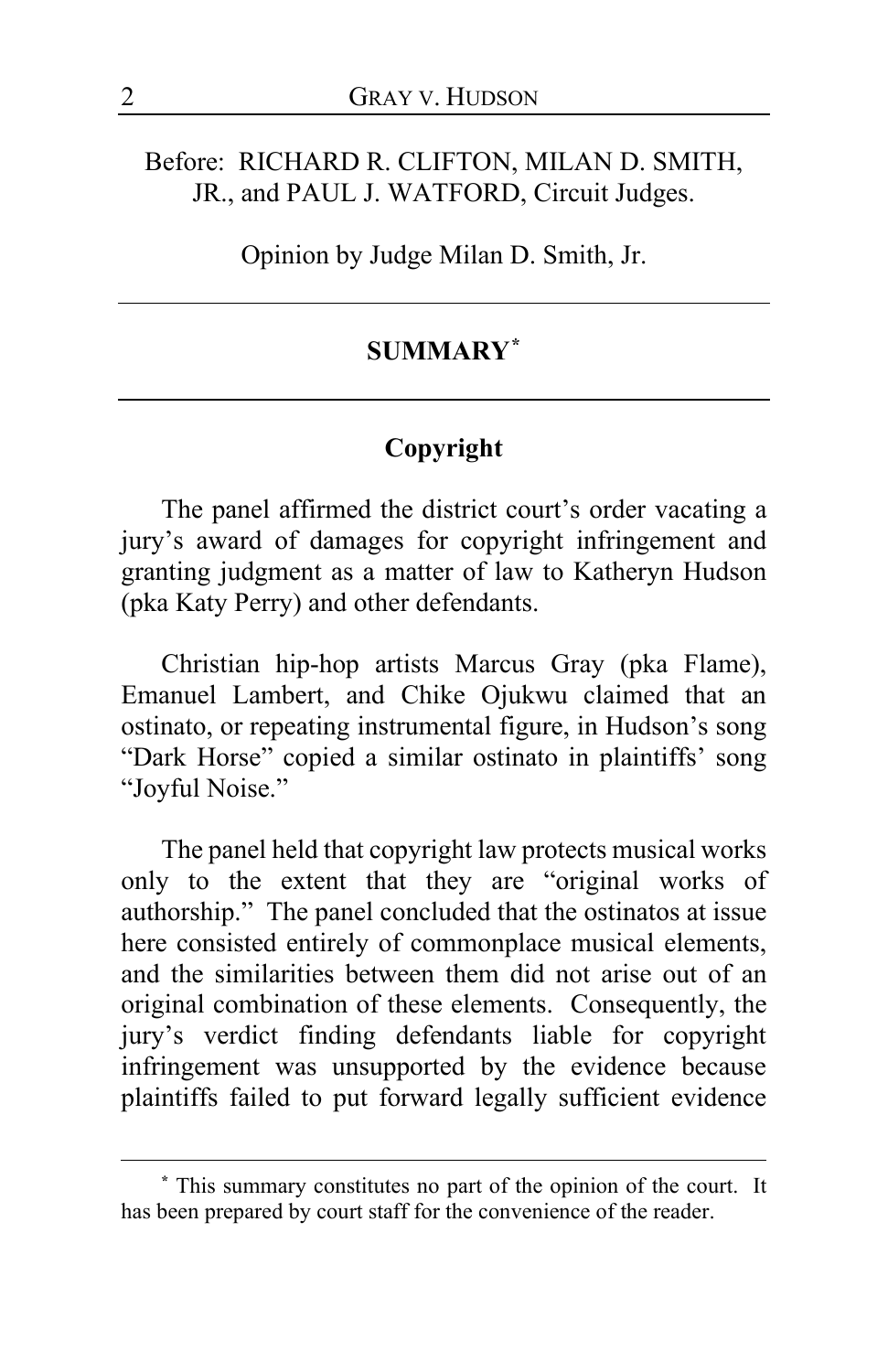that Joyful Noise and Dark Horse were extrinsically similar works with respect to any musical features protectible under copyright law.

# **COUNSEL**

Michael A. Kahn (argued), Capes Sokol, Clayton, Missouri, for Plaintiffs-Appellants.

Vincent H. Chieffo (argued), Greenberg Traurig LLP, California, for Defendant-Appellee Katheryn Elizabeth Hudson.

Christine Lepera (argued), Jeffrey M. Movit, Jacob D. Albertson, and J. Matthew Williams, Mitchell Silberberg & Knupp LLP, New York, New York; Aaron M. Wais and Gabriella A. Nourafchan, Mitchell Silberberg & Knupp LLP, Los Angeles, California; for Defendants-Appellants Lukasz Gottwald, Sarah Theresa Hudson, Karl Martin Sandberg, Henry Russell Walter, Kasz Money Inc., Capitol Records LLC, WB Music Corp., and Kobalt Music Publishing America Inc.

John G. Snow, King Holmes Paterno & Soriano LLP, Los Angeles, California, for Defendant-Appellee Jordan Houston.

Eugene Volokh, Los Angeles, California, for Amici Curiae Recording Industry Association of America Inc., and National Music Publishers' Association.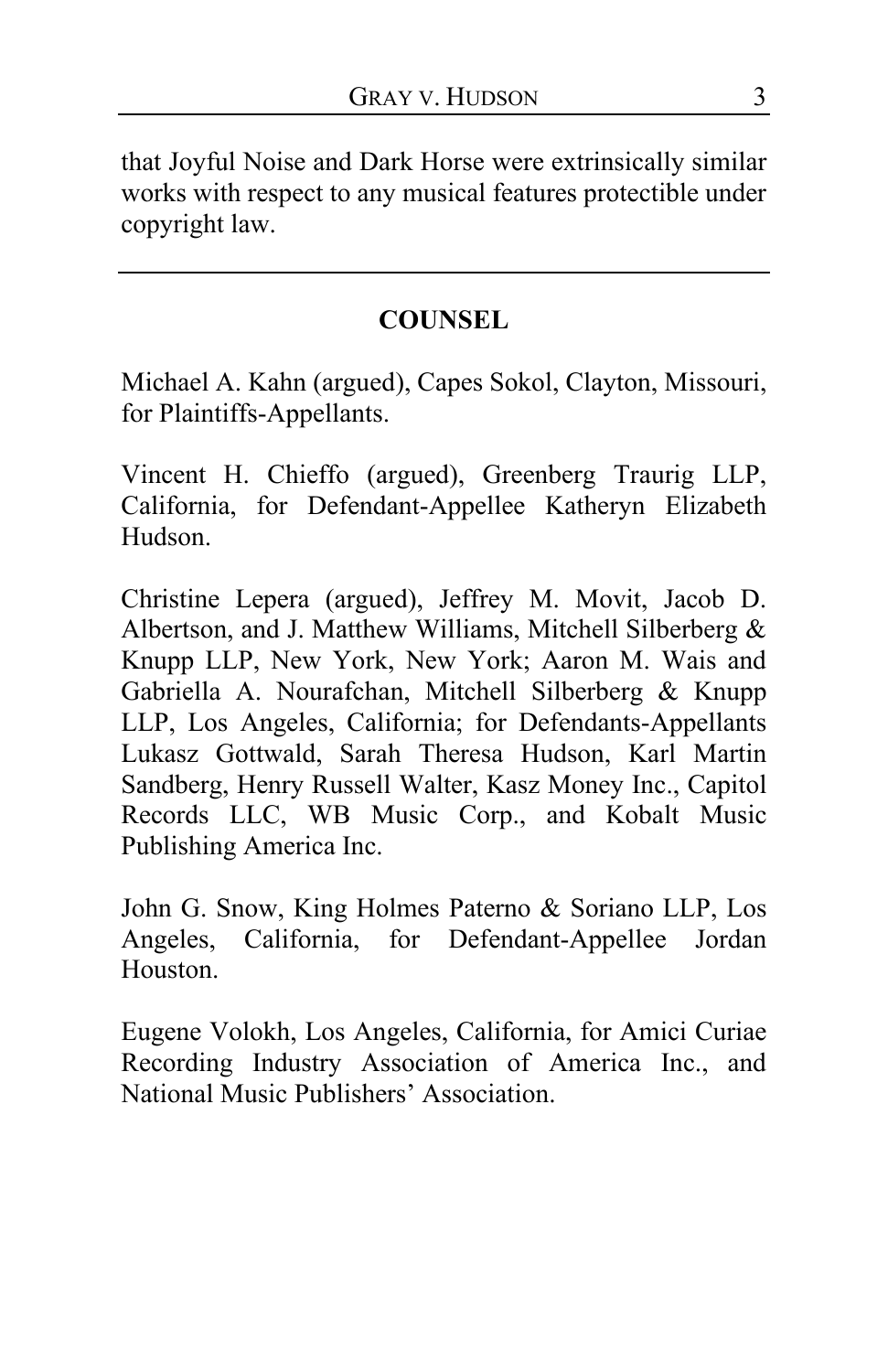Anjani Mandavia and David L. Burg, Mandavia Ephraim & Burg LLP, Los Angeles, California, for Amicus Curiae Motion Picture Association Inc.

Kenneth D. Freundlich, Freundlich Law, Encino, California, for Amicus Curiae Musicologists.

Edwin F. McPherson, McPherson LLP, Los Angeles, California, for Amici Curiae 110 Individual Songwriters, Composers, Musicians, Producers, Music Publishers, and Other Music Industry Professionals; Nashville Songwriters Association International; and Music Artists Coalition.

### **OPINION**

M. SMITH, Circuit Judge:

Plaintiffs Marcus Gray (pka Flame), Emanuel Lambert, and Chike Ojukwu are Christian hip-hop artists who have sued Katheryn Hudson (pka Katy Perry), Capitol Records LLC, and several other defendants for copyright infringement. They claim that a repeating instrumental figure—in musical terms, an ostinato—in Hudson's song "Dark Horse" copied a similar ostinato in plaintiffs' song "Joyful Noise." After a trial centering around the testimony of musical experts, a jury found defendants liable for copyright infringement and awarded \$2.8 million in damages. The district court vacated the jury award and granted judgment as a matter of law to defendants, concluding principally that the evidence at trial was legally insufficient to show that the Joyful Noise ostinato was copyrightable original expression.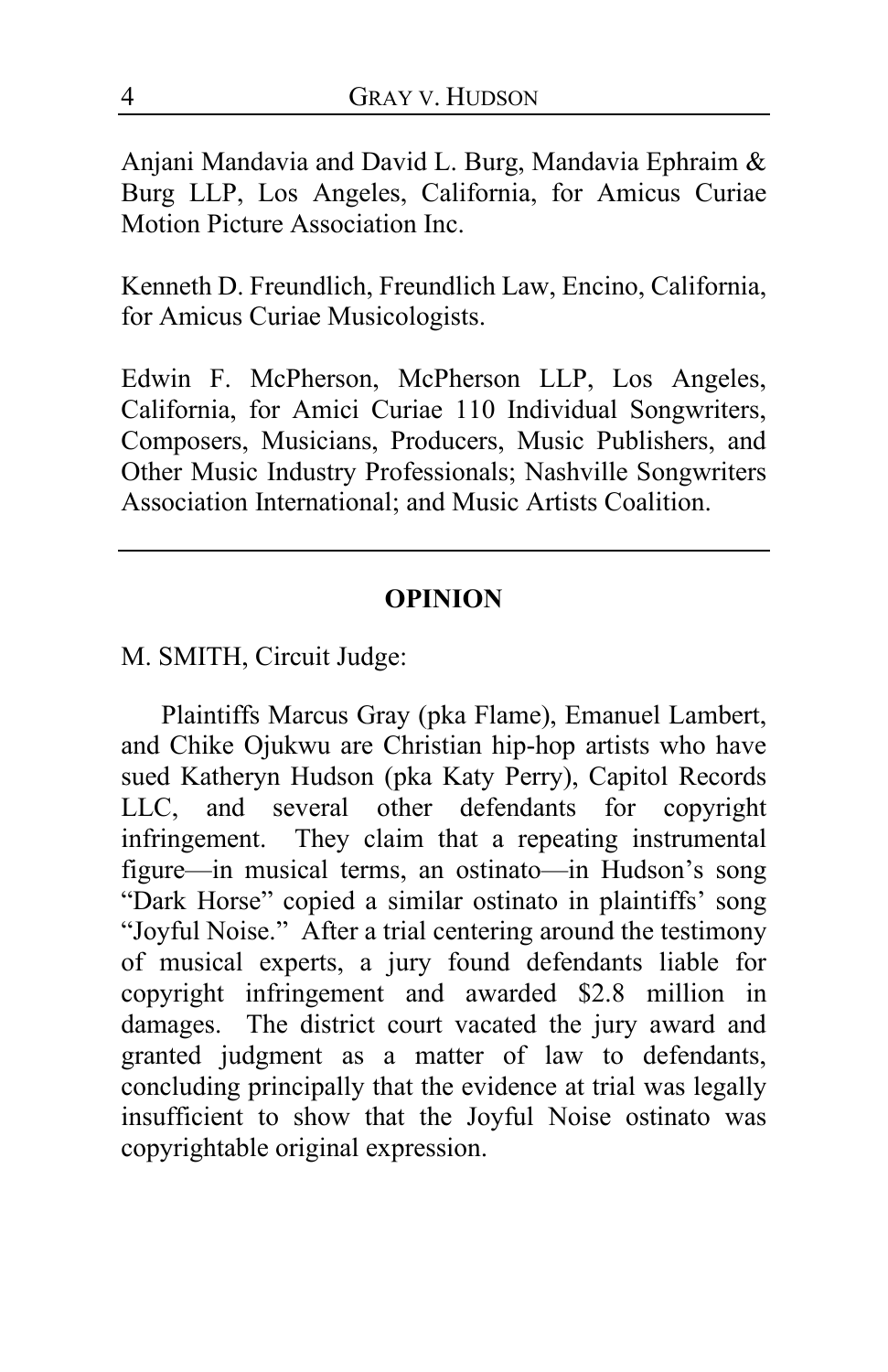We affirm. Copyright law protects "musical works" only to the extent that they are "original works of authorship." 17 U.S.C. § 102(a). The trial record compels us to conclude that the ostinatos at issue here consist entirely of commonplace musical elements, and that the similarities between them do not arise out of an original combination of these elements. Consequently, the jury's verdict finding defendants liable for copyright infringement was unsupported by the evidence.**[1](#page-4-0)**

#### **BACKGROUND**

#### **I. Musical Background**

We begin by briefly explaining some vocabulary that we rely on throughout this opinion. A musical scale is essentially a sequence of musical notes or tones ordered by pitch (i.e., how "low" or "high" each note is). To illustrate this concept, a standard piano or keyboard instrument has white and black keys organized in a twelve-key repeating pattern. If one starts with any key on the piano and plays twelve white and black keys in order from left to right, she will have played all the notes of the "chromatic" scale in ascending order. That ordered sequence of twelve notes which repeats itself at higher and lower registers across the

<span id="page-4-0"></span>**<sup>1</sup>** We accept the amicus briefs submitted by (1) the Recording Industry Association of America and the National Music Publishers' Association, (2) the Motion Picture Association, (3) a group of 110 individual songwriters and other music industry professionals, along with Nashville Songwriters Association International and Music Arts Coalition, and (4) a group of musicologists. *See* Dkt. Nos. 51, 54, 56, 58. We deny as moot defendants' motion to strike material from plaintiffs' opening brief, Dkt. No. 29, because we conclude that even if we were to consider the purportedly improper material, we would still decide this case in defendants' favor for the same reasons given in this opinion.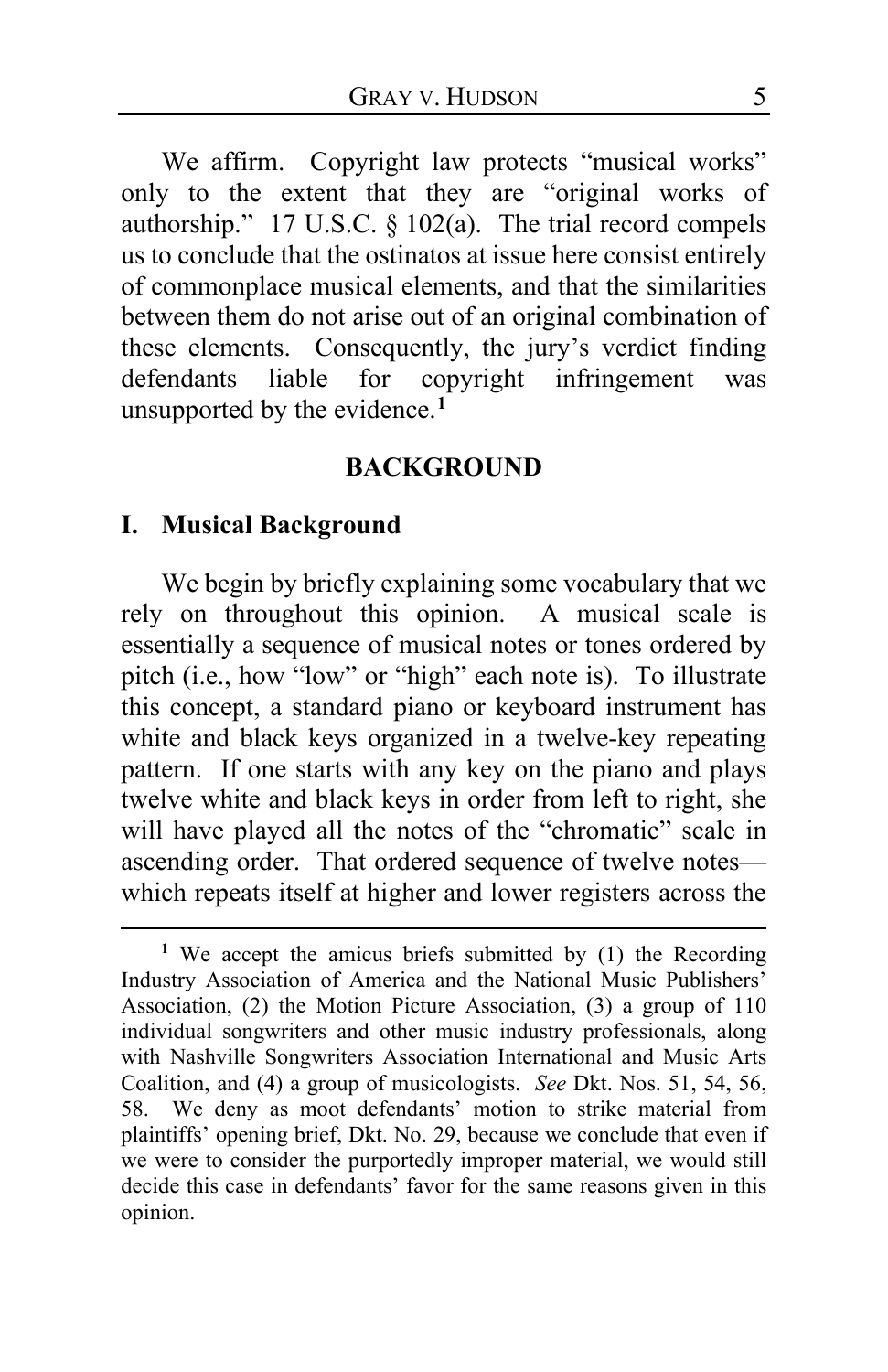keyboard—can be thought of as the musical equivalent of an artist's coloring palette, as one can rearrange these notes into more complex sequences and add rhythmic (i.e., durational) variety to create memorable tunes.

In practice, many songs are based on scales that use only a smaller subset of the twelve notes in the chromatic scale. These scales have different names depending on which notes are chosen. The scale we are primarily concerned with today has seven notes and is called the "minor" scale.<sup>[2](#page-5-0)</sup>

As with other scales, the notes in the minor scale can be referred to with alphabetic names (A, B, C, etc.), but the parties have generally opted to refer to them with numerical degrees indicating each note's ordered position in the scale. We agree that is the more convenient approach here. The image below, taken from the beginning of defendants' answering brief, illustrates how numerical scale degrees correspond to different keys on a piano in the minor scale**[3](#page-5-1)** (the image begins with the third note of the scale on the far left rather than the first note—as discussed, the notes on a piano repeat themselves every twelve keys in different pitch registers):

<span id="page-5-1"></span>**<sup>3</sup>** Specifically, the image corresponds to the natural minor scale in the key of A, which uses only the white keys on a keyboard.

<span id="page-5-0"></span>**<sup>2</sup>** Our discussion here is slightly oversimplified, as the minor scale comes in three distinct forms. However, the differences between those versions are not material to resolving this case. Likewise, we do not find it necessary for present purposes to distinguish between the concept of a "scale" and the related concept of a "mode," which is also mentioned in the parties' briefing.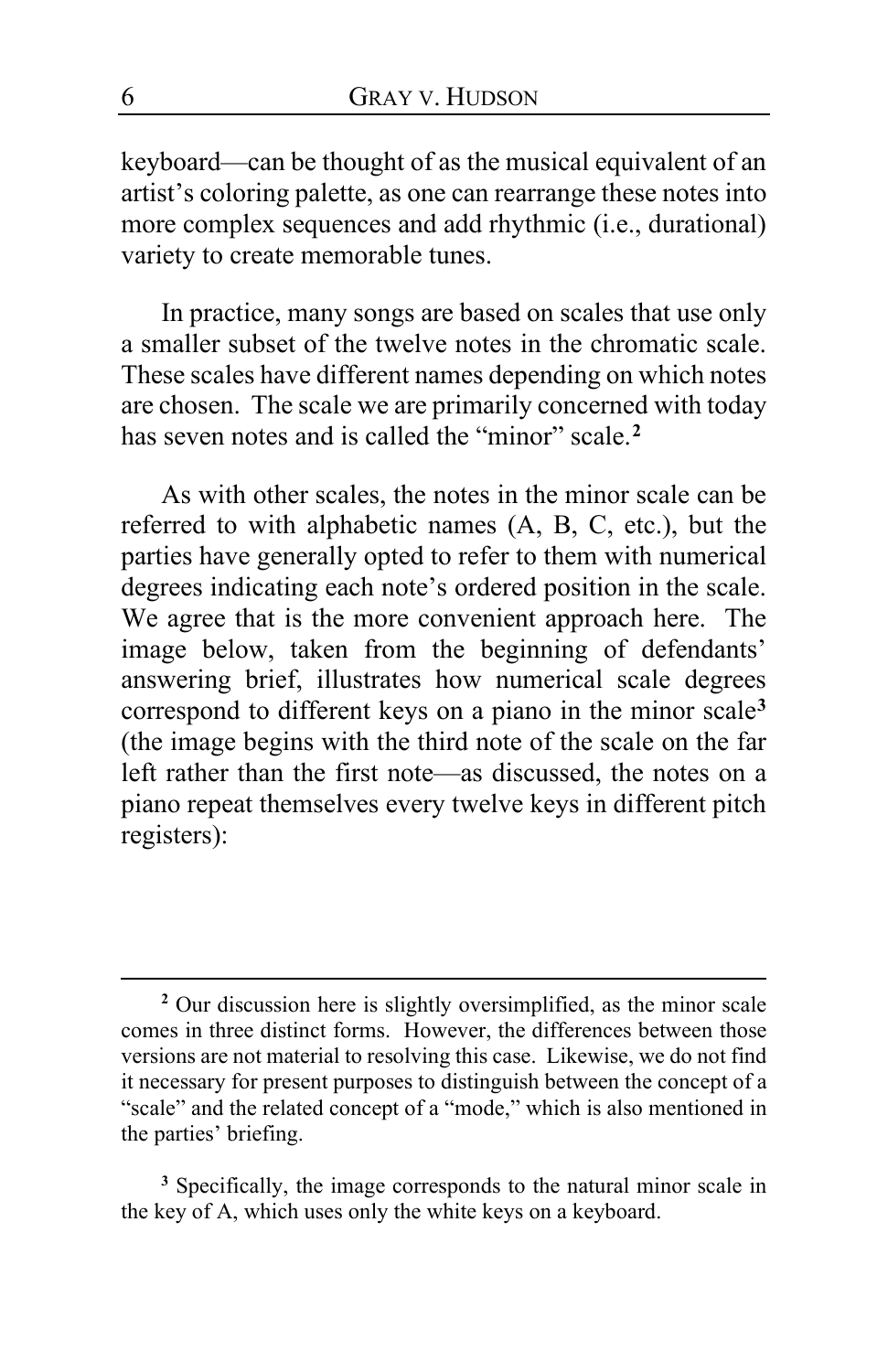

#### **II. Factual Background**

In 2007, plaintiff Ojukwu recorded a simple tune using a free music website. He later sold it to plaintiff Gray, who used it as an ostinato (i.e., a repeating musical figure) for Joyful Noise. A recording of Joyful Noise first appeared in the album *Our World Redeemed* in 2008. While Joyful Noise did not achieve significant commercial success or playtime on the radio, it received millions of views on YouTube and Gray's MySpace page. *Our World Redeemed* was also nominated for a Grammy award in the "Best Rock or Rap Gospel Album" category in 2009.

Defendants created Dark Horse in 2013. Hudson's trial testimony was that she met with two of her co-defendants at a recording studio and sampled several short musical fragments to consider using in a new song. The segment Hudson responded to most positively became the ostinato for Dark Horse. Dark Horse was first released on the album *Prism* along with several other tracks. It was a hit, resulting in a music video and a performance by Hudson at the Super Bowl halftime show in 2015.

The following features of the two ostinatos are undisputed. Both ostinatos are based on the minor scale (although they are in different keys, meaning that they treat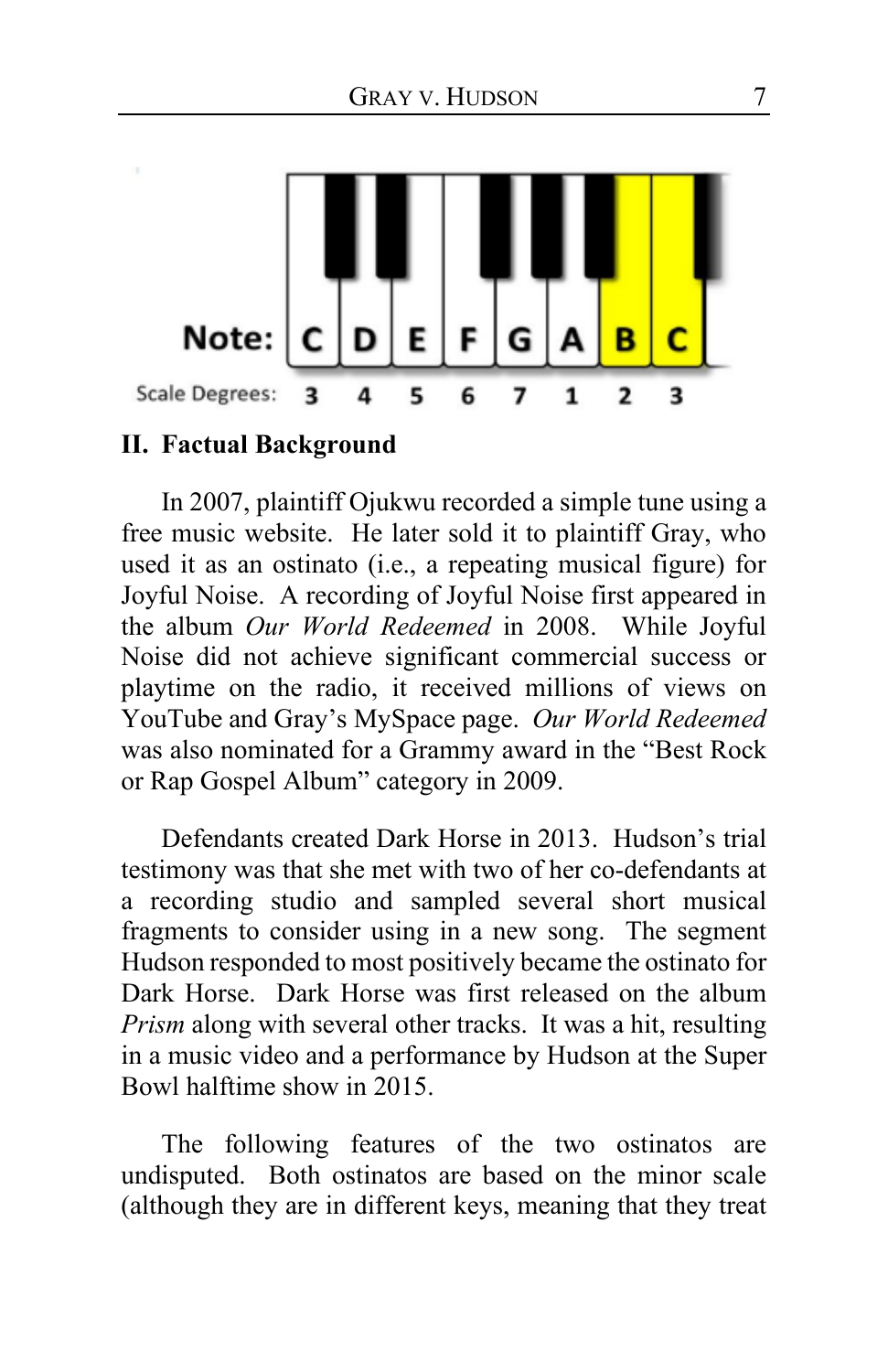different notes—i.e., keys on a piano—as the first note of the scale). The Dark Horse ostinato is made up of eight notes (sixteen, when repeated) which correspond to the minor scale degrees 3-3-3-3-2-2-*1-5*, while the Joyful Noise ostinato is made up of two slightly different eight-note figures (sixteen notes when combined) that correspond to the minor scale degrees 3-3-3-3-2-2-*2-1/6* (in other words, 3-3- 3-3-2-2-*2-1* for the first eight notes, and 3-3-3-3-2-2-*2-6* for the second eight notes). So, while each eight-note pattern begins with 3-3-3-3-2-2, they differ in the last two notes. Leaving aside some stylistic embellishment in Joyful Noise (specifically, the use of portamento, or "sliding" between different notes), both ostinatos also rely on a completely uniform rhythm, meaning each note is of equal duration in time.

# **III. Trial Proceedings**

Plaintiffs filed their operative complaint for copyright infringement against Hudson and her co-defendants in November 2016. The case proceeded to a bifurcated jury trial taking place from July 17, 2019, to August 1, 2019, with separate phases to determine liability and damages. Rather than putting forward direct evidence that defendants had copied elements of Joyful Noise, plaintiffs focused on circumstantial evidence that defendants had a reasonable opportunity to access Joyful Noise and that the ostinatos in both songs were substantially similar. For the latter point, in addition to testimony from Hudson and other witnesses, the liability phase of the trial turned largely on testimony by plaintiffs' expert musicologist, Dr. Todd Decker.

The heart of Dr. Decker's testimony concerned which specific elements of the ostinatos in Dark Horse and Joyful Noise were similar. Dr. Decker testified that: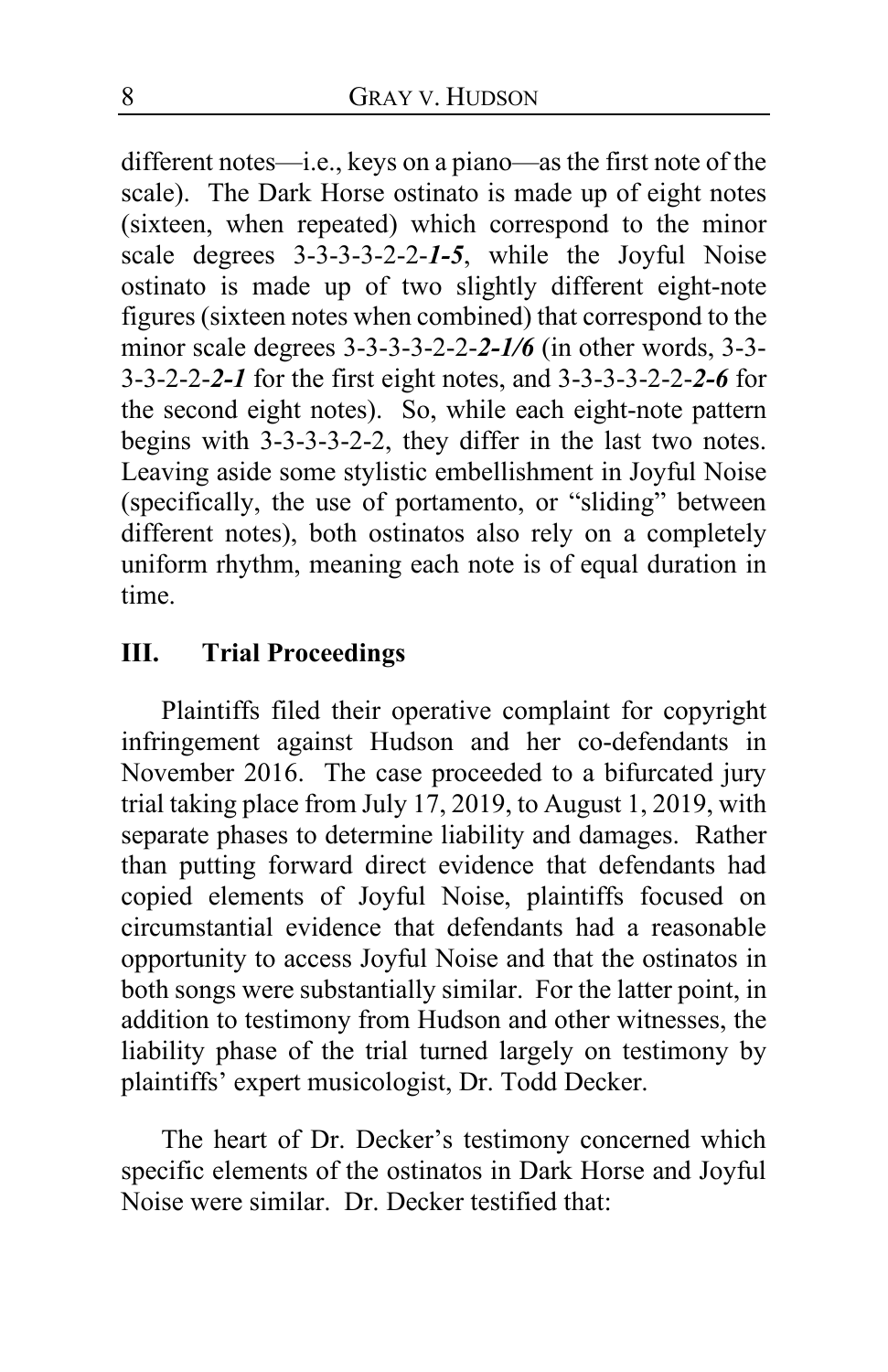The length of [each] ostinato is similar, eight notes. The rhythm of the ostinato is similar. The melodic content, the scale degrees present. The melodic shape so the—the way the melody moves through musical space. Similar, the [timbre] or the quality and color of the sound is similar, and the use of the the placement of this material, this ostinato, in the musical space of the recording in the mix[,] that is also similar. So that's five or six points of similarity between the two ostinatos.[**[4](#page-8-0)**]

However, Dr. Decker also said that there was "no one single . . . element" that caused him to believe the ostinatos at issue were "substantially similar" when viewed "in isolation." Rather, while "[a]ny single one of those [elements] would not have been enough," it was "the combination of them" that led Dr. Decker to conclude that Joyful Noise and Dark Horse had substantially similar ostinatos. He also admitted that the ostinatos were different in some respects, though he clarified that he did not think this negated the similarities between them.

The jury also heard testimony from defendants' expert, Dr. Lawrence Ferrara, who disagreed with Dr. Decker's assessment that the ostinatos were substantially similar. He noted the use of different scale degrees at the end of each ostinato, pointing out that Dark Horse has a "leap" from 1 to 5 while Joyful Noise uses "step-wise" motion from 2 to 1 at the corresponding point in time. In addition, Dr. Ferrara explained that two well-known songs—"Jolly Old Saint

<span id="page-8-0"></span>**<sup>4</sup>** Dr. Decker also testified that the ostinatos in Joyful Noise and Dark Horse both used notes that were rhythmically "even in value."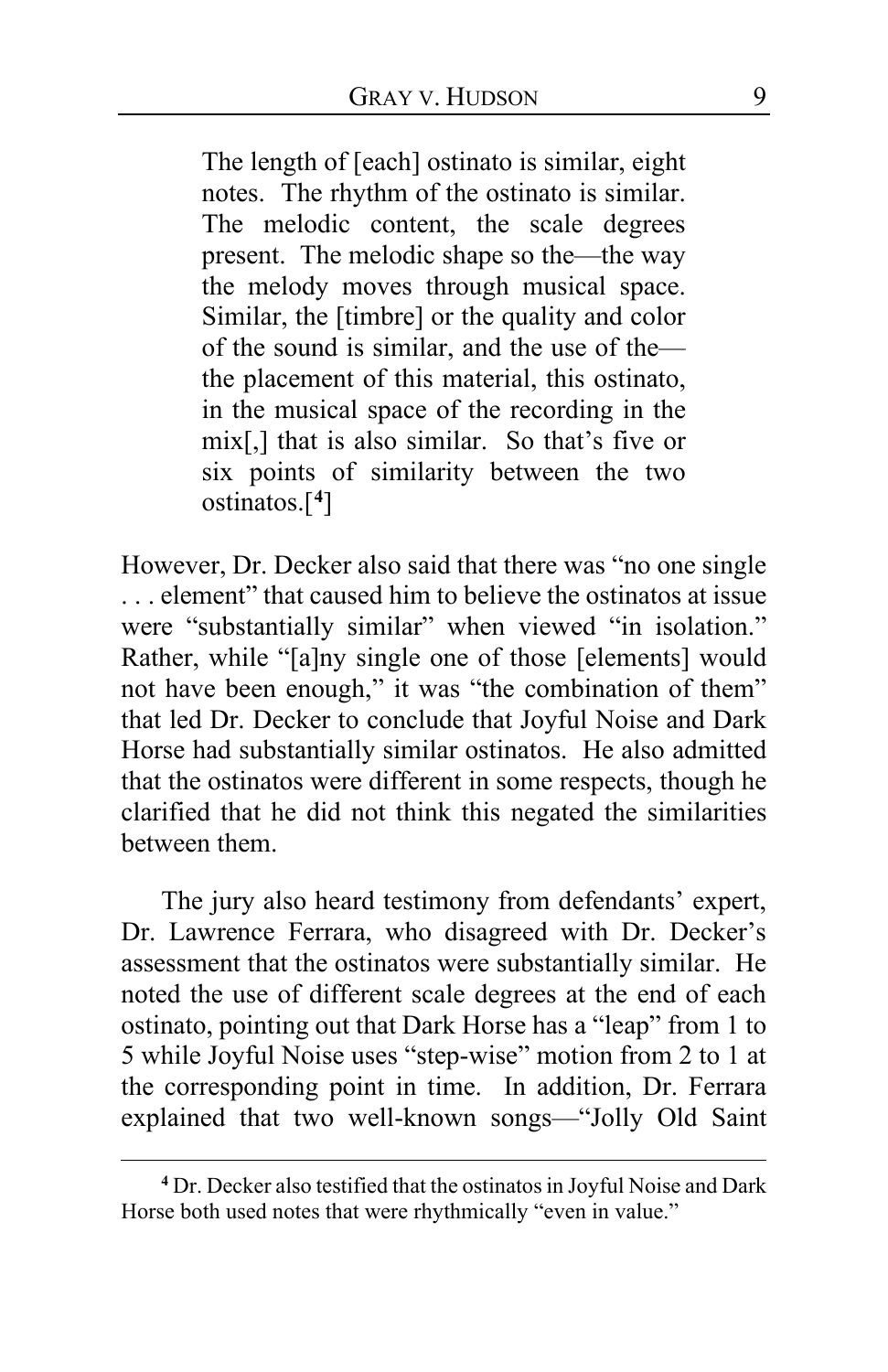Nicholas" and "Merrily We Roll Along" (which, as Dr. Ferrara noted, has the same tune as "Mary Had a Little Lamb")—also use the 3-3-3-3-2-2 pitch sequence that the Dark Horse and Joyful Noise ostinatos share (or a similar 3- 3-3-2-2 sequence for Merrily We Roll Along, with the third 3 doubled in duration). This testimony was not refuted (though Dr. Decker dismissed its importance to the similarity inquiry), nor was Dr. Ferrara's testimony that three other pieces of music predating Joyful Noise also used pitch progressions proceeding from 3 to 2 to 1 played in an even rhythm: "Love Me Or Hate Me" (which was composed by defendant Lukasz Gottwald, pka Dr. Luke), "Brainchild," and "Choosing Life."

For each phase of the trial, the jury was instructed on the law and given a special verdict form. Among other conclusions, the jury found specifically that Dark Horse used protected material from Joyful Noise, that the two songs contained substantially similar copyrightable expression, that defendants had a reasonable opportunity to hear Joyful Noise before composing Dark Horse, and that plaintiffs were entitled to 22.5% of defendants' net profits from Dark Horse, resulting in a total verdict of about \$2.8 million in damages.

### **IV. Post-Trial Motions**

After the trial, defendants moved for judgment as a matter of law (JMOL) or, alternatively, for a new trial pursuant to Federal Rule of Civil Procedure 50(b). Plaintiffs also moved for an award of prejudgment interest. The district court considered these motions simultaneously.

The district court vacated the jury's verdict and granted defendants' JMOL motion. It denied the parties' remaining motions as moot, but conditionally granted a new trial and denied prejudgment interest in the alternative. *See* Fed. R.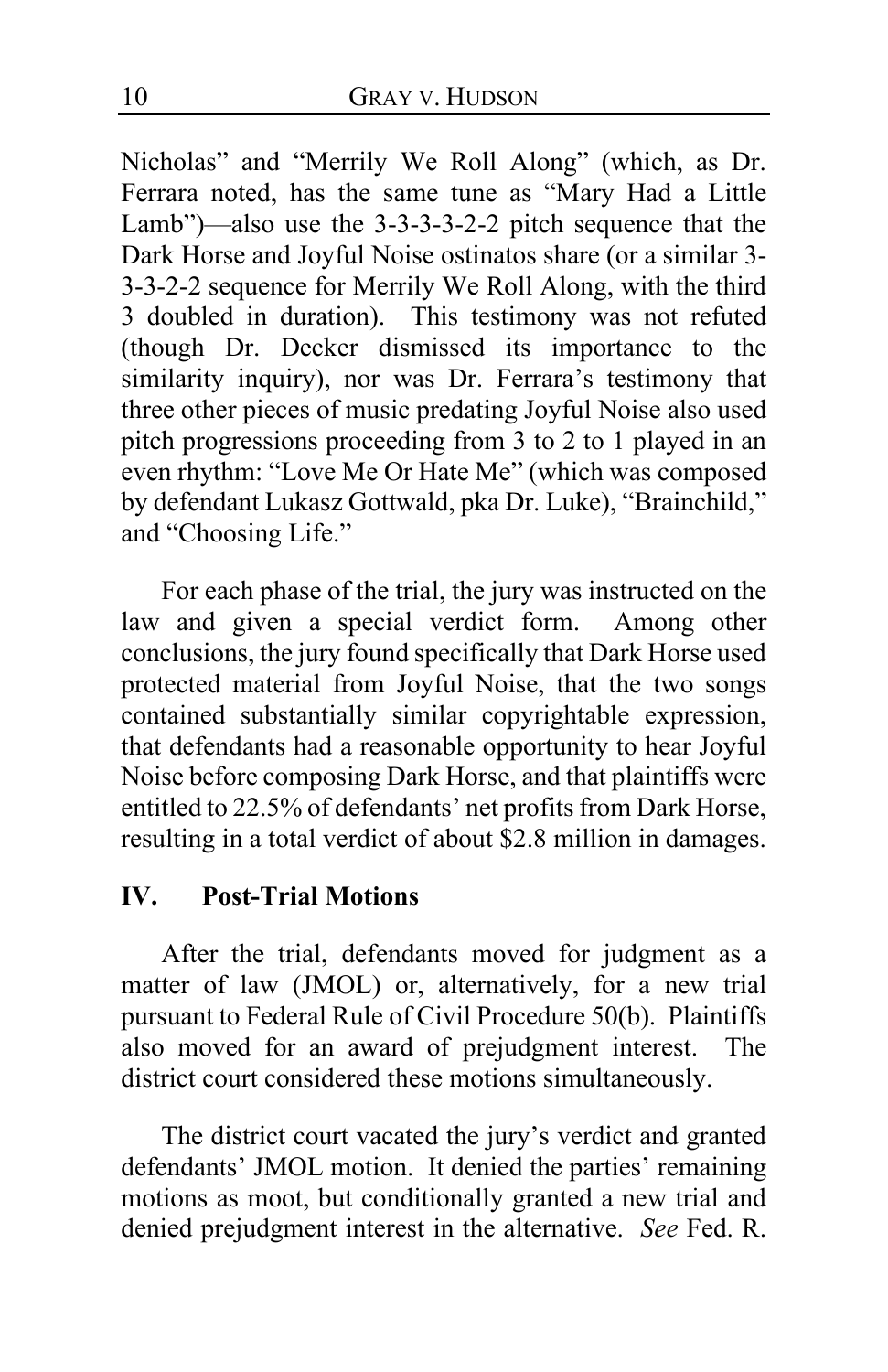Civ. P. 50(c) (allowing this procedure). As relevant here, the district court's 32-page decision rejected all of defendants' challenges to the jury verdict except their argument that the ostinatos were not substantially similar. Citing Dr. Decker's testimony, the district court reasoned that none of the individual points of similarity the expert identified between Dark Horse and Joyful Noise constituted copyrightable original expression. The district court also did not believe that the combination of these elements constituted original expression. Alternatively, the district court concluded that this combination merited no more than a "thin" copyright, which is infringed only by "virtually identical" works. The district court determined that there were enough objective distinctions between the ostinatos such that they were not virtually identical.

Plaintiffs timely appealed. We review de novo the district court's grant of JMOL. *Zamalloa v. Hart*, 31 F.3d 911, 913 (9th Cir. 1994).

#### **ANALYSIS**

The operative question is whether a "reasonable jury" would have had "a legally sufficient evidentiary basis" to conclude that defendants engaged in copyright infringement. Fed. R. Civ. P.  $50(a)(1)$ . The applicable standards are essentially "the same" as those for a summary judgment motion, *Reeves v. Sanderson Plumbing Prods., Inc.*, 530 U.S. 133, 150 (2000) (quoting *Anderson v. Liberty Lobby, Inc.*, 477 U.S. 242, 251 (1986)), meaning that we "must draw all reasonable inferences" in plaintiffs' favor, *id.* Along these lines, we "must disregard all evidence favorable to [defendants] that the jury is not required to believe," but we should also "give credence to ... evidence supporting [defendants] that is uncontradicted and unimpeached, at least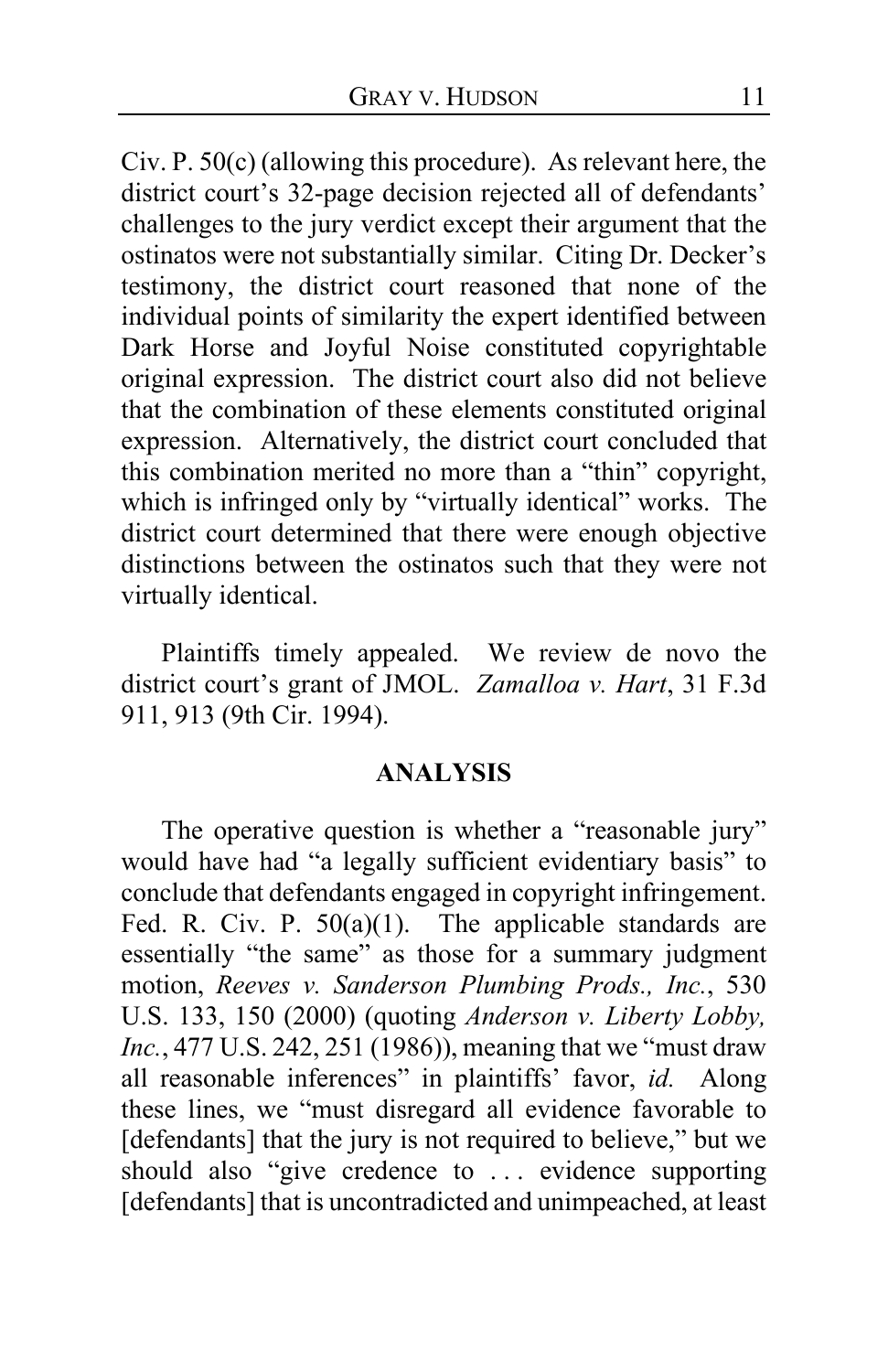to the extent that that evidence comes from disinterested witnesses." *Id.* at 151 (cleaned up).

Copyright protection extends only to works that contain original expression. 17 U.S.C. § 102(a); *Feist Publ'ns, Inc. v. Rural Tel. Serv. Co.*, 499 U.S. 340, 345 (1991). "Original, as the term is used in copyright, means only that the work was independently created by the author . . . and that it possesses at least some minimal degree of creativity." *Feist*, 499 U.S. at 345. "To establish [copyright] infringement, two elements must be proven: (1) ownership of a valid copyright, and (2) copying of constituent elements of the work *that are original*." *Id.* at 361 (emphasis added).

We agree with the district court that plaintiffs failed to establish copying of any original—and, consequently, protected—elements of Joyful Noise. For that reason, we affirm its decision to vacate the jury award and grant JMOL to defendants. We need not reach any other issue in this case.

#### **I. Legal Framework for Copyright Infringement**

Because plaintiffs did not present any direct evidence that defendants copied Joyful Noise's ostinato, they were required to show that (1) defendants had "access" to their work and (2) the ostinatos in Joyful Noise and Dark Horse "are substantially similar." *L.A. Printex Indus., Inc. v. Aeropostale, Inc.*, 676 F.3d 841, 846 (9th Cir. 2012), *abrogated on other grounds as recognized by Unicolors, Inc. v. H&M Hennes & Mauritz, L.P.*, 959 F.3d 1194, 1198 (9th Cir. 2020); *see also Apple Computer, Inc. v. Microsoft Corp.*, 35 F.3d 1435, 1442 (9th Cir. 1994) (copying may be shown through "circumstantial evidence of access and substantial similarity"). We need not address the access prong because we may resolve this case based on the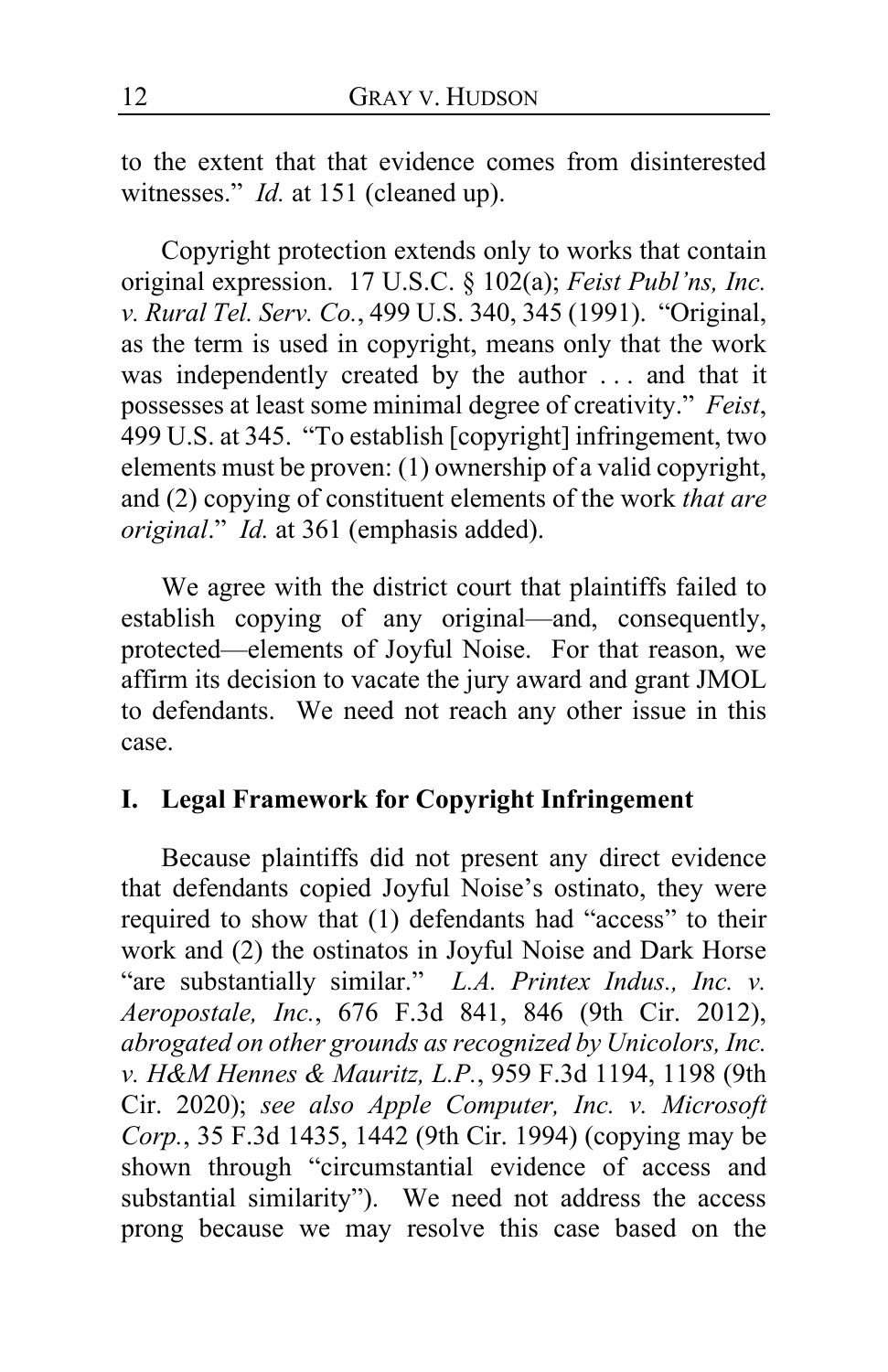"substantially similar" prong. For that requirement, we have "traditionally determined whether copying sufficient to constitute infringement has taken place under a two-part test having 'extrinsic' and 'intrinsic' components." *Apple*, 35 F.3d at 1442. "Both tests must be satisfied for the works to be deemed substantially similar." *Skidmore as Tr. for Randy Craig Wolfe Tr. v. Led Zeppelin*, 952 F.3d 1051, 1064 (9th Cir. 2020) (en banc).

"The extrinsic test considers whether two works share a similarity of ideas and expression as measured by external, objective criteria. The extrinsic test requires . . . breaking the works down into their constituent elements, and comparing those elements for proof of copying as measured by substantial similarity. Because the requirement is one of substantial similarity to protected elements of the copyrighted work, it is essential to distinguish between the protected and unprotected material in a plaintiff's work." *Swirsky v. Carey*, 376 F.3d 841, 845 (9th Cir. 2004) (cleaned up); *accord Skidmore*, 952 F.3d at 1064. The intrinsic test focuses on "similarity of expression from the standpoint of the ordinary reasonable observer, with no expert assistance." *Apple*, 35 F.3d at 1442.

At oral argument and in their briefing, plaintiffs argued that we are required to defer to the jury's determination that the Joyful Noise and Dark Horse ostinatos are substantially similar. But even when juries serve as the factfinders, judges retain an important gatekeeping role in applying the law. To be sure, the intrinsic test for substantial similarity is "uniquely suited for determination by the trier of fact" because of its focus on the lay listener, and so "this court must be reluctant to reverse" a jury's finding that two works are intrinsically similar. *Sid & Marty Krofft Television Prods., Inc. v. McDonald's Corp.*, 562 F.2d 1157, 1166 (9th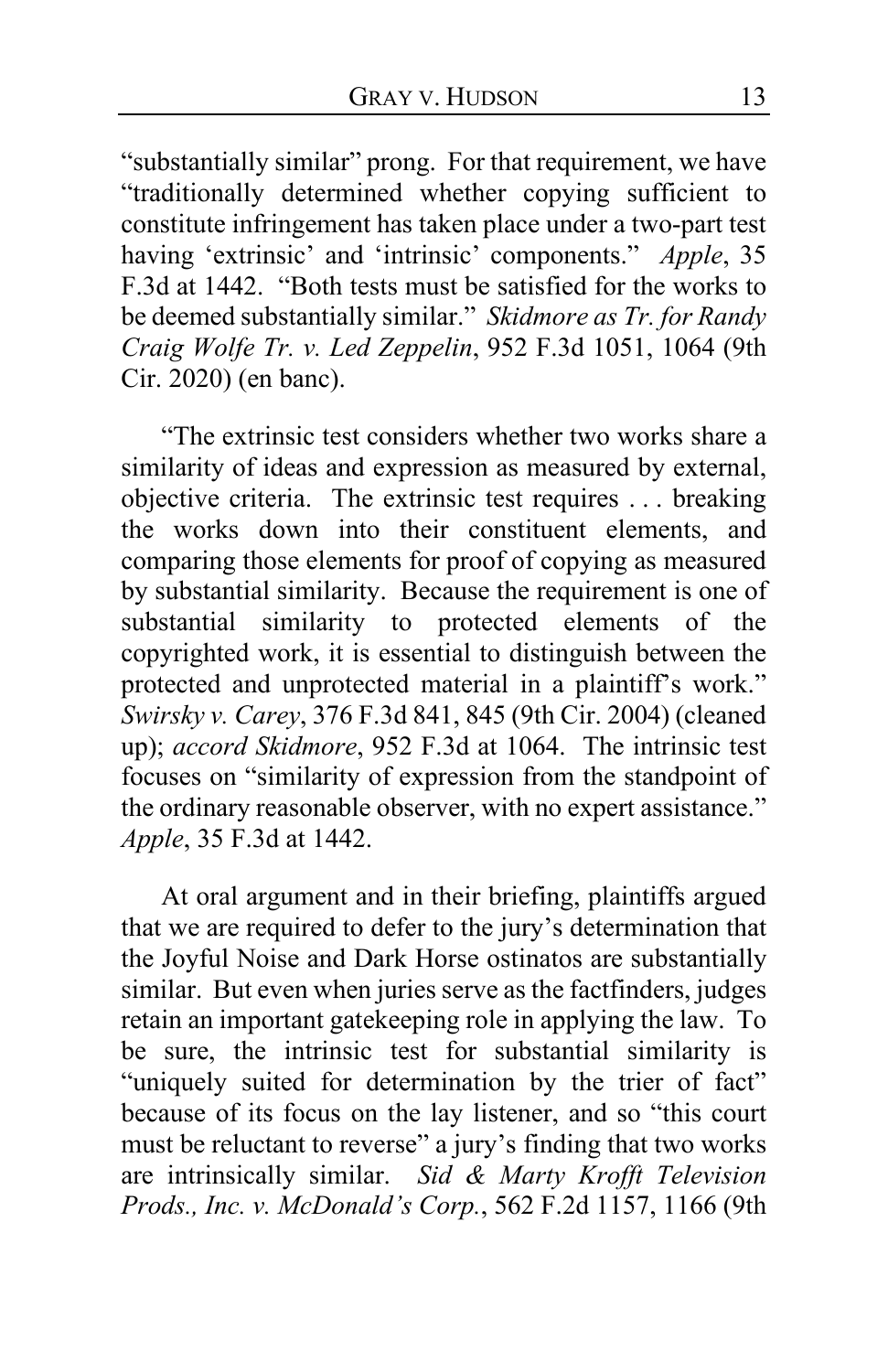Cir. 1977), *overruled on other grounds by Skidmore*, 952 F.3d 1051;**[5](#page-13-0)** *accord Three Boys Music Corp. v. Bolton*, 212 F.3d 477, 485 (9th Cir. 2000), *overruled on other grounds by Skidmore*, 952 F.3d 1051 (quoting same, and adding, "We will not second-guess the jury's application of the intrinsic test."). Crucially, however, the extrinsic test is objective and is often resolved as a matter of law. *See Benay v. Warner Bros. Ent.*, 607 F.3d 620, 624 (9th Cir. 2010), *overruled on other grounds by Skidmore*, 952 F.3d 1051 (noting summary judgment is often granted on this issue). So, while we must refrain from usurping the jury's traditional role of evaluating witness credibility and weighing the evidence, the extrinsic test requires us as a court to ensure that whatever objective similarities the evidence establishes between two works are legally sufficient to serve as the basis of a copyright infringement claim regardless of the jury's views.

### **II. Protected Elements Contained in Joyful Noise**

Because the extrinsic test for substantial similarity requires us to distinguish between "protected and unprotected material in a plaintiff's work," *Swirsky*, 376 F.3d at 845, the threshold issue is what—if anything—about the Joyful Noise ostinato qualifies as original expression that can serve as the basis for a copyright infringement claim. *See Feist*, 499 U.S. at 361 (infringement requires "copying of constituent elements of [a] work that are original"); *Skidmore*, 952 F.3d at 1070 (substantial similarity test

<span id="page-13-0"></span>**<sup>5</sup>** This case and others cited in this opinion with the same subsequent procedural history indication were overruled by *Skidmore* only to the extent they suggested that a weaker showing of substantial similarity is required when a high degree of access to a copyrighted work has been shown. *See Skidmore*, 952 F.3d at 1065–69 (calling this the "inverseratio rule"). These cases otherwise remain binding on us.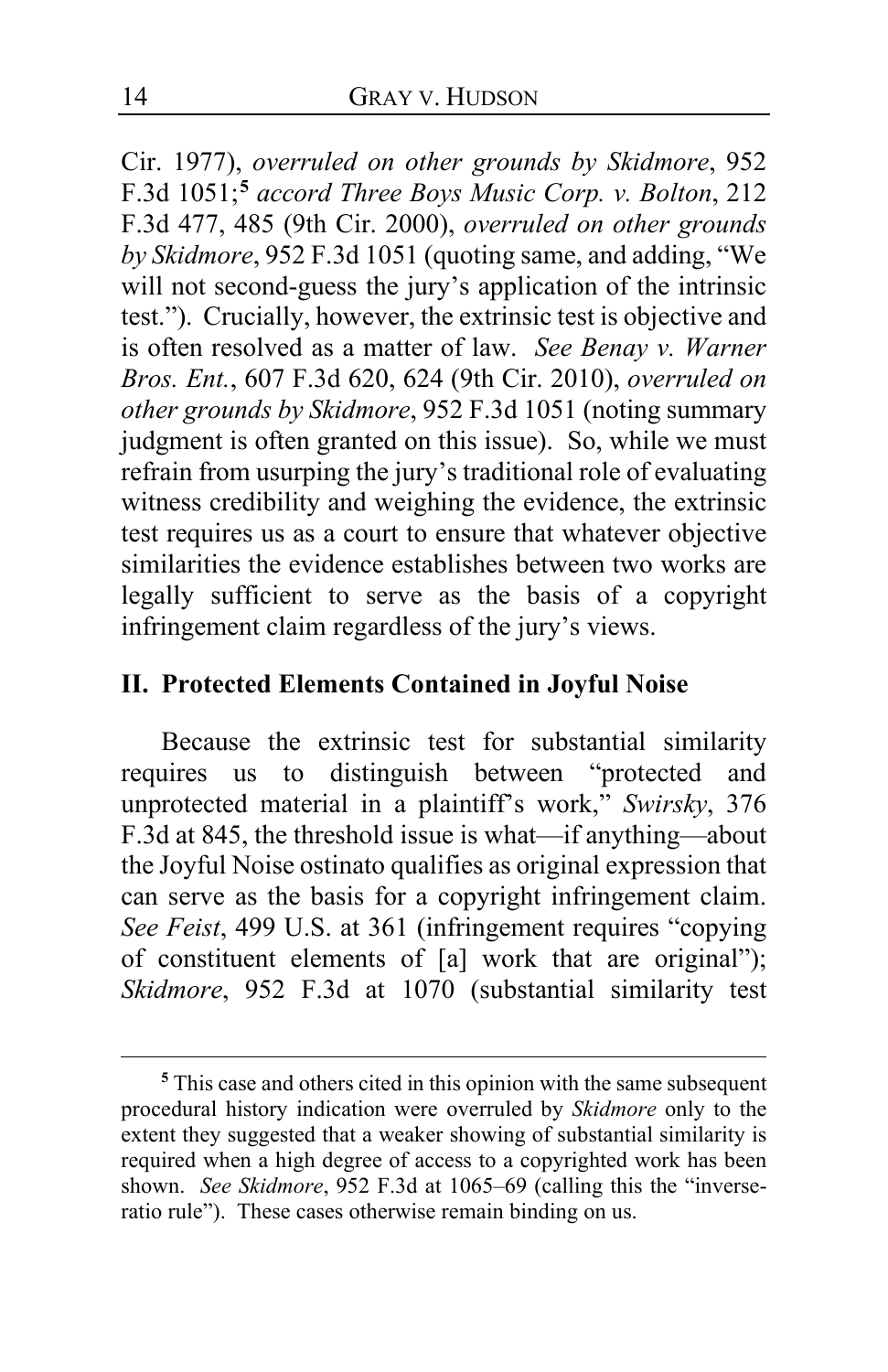focuses on "the protectible elements, standing alone, . . . and disregard[s] the non-protectible elements" (cleaned up)).

"Although copyright protects only original expression, it is not difficult to meet the famously low bar for originality." *Skidmore*, 952 F.3d at 1069. "[T]he requisite level of creativity is extremely low; even a slight amount will suffice. The vast majority of works make the grade quite easily, as they possess some creative spark, no matter how crude, humble or obvious it might be." *Feist*, 499 U.S. at 345 (citation and internal quotation marks omitted).

But "[e]ven in the face of this low threshold, copyright *does* require at least a modicum of creativity and does not protect every aspect of a work; ideas, concepts, and common elements are excluded. Nor does copyright extend to common or trite musical elements, or commonplace elements that are firmly rooted in the genre's tradition. These building blocks belong in the public domain and cannot be exclusively appropriated by any particular author." *Skidmore*, 952 F.3d at 1069 (cleaned up); *see also Swirsky*, 376 F.3d at 850 ("Under the scenes a faire doctrine, when certain commonplace expressions are indispensable and naturally associated with the treatment of a given idea, those expressions are treated like ideas and therefore not protected by copyright.").

The trial record here requires us to conclude that no single point of similarity between Joyful Noise and Dark Horse arises out of a protectible form of expression. For this issue, it is arguably sufficient that plaintiffs' expert musicologist, Dr. Decker, candidly testified that "[a]ny single one of those [elements] would not have been enough" for him to conclude that substantial similarity existed, and that only "the combination" of those elements led him to this conclusion. Nonetheless, Dr. Decker testified as an expert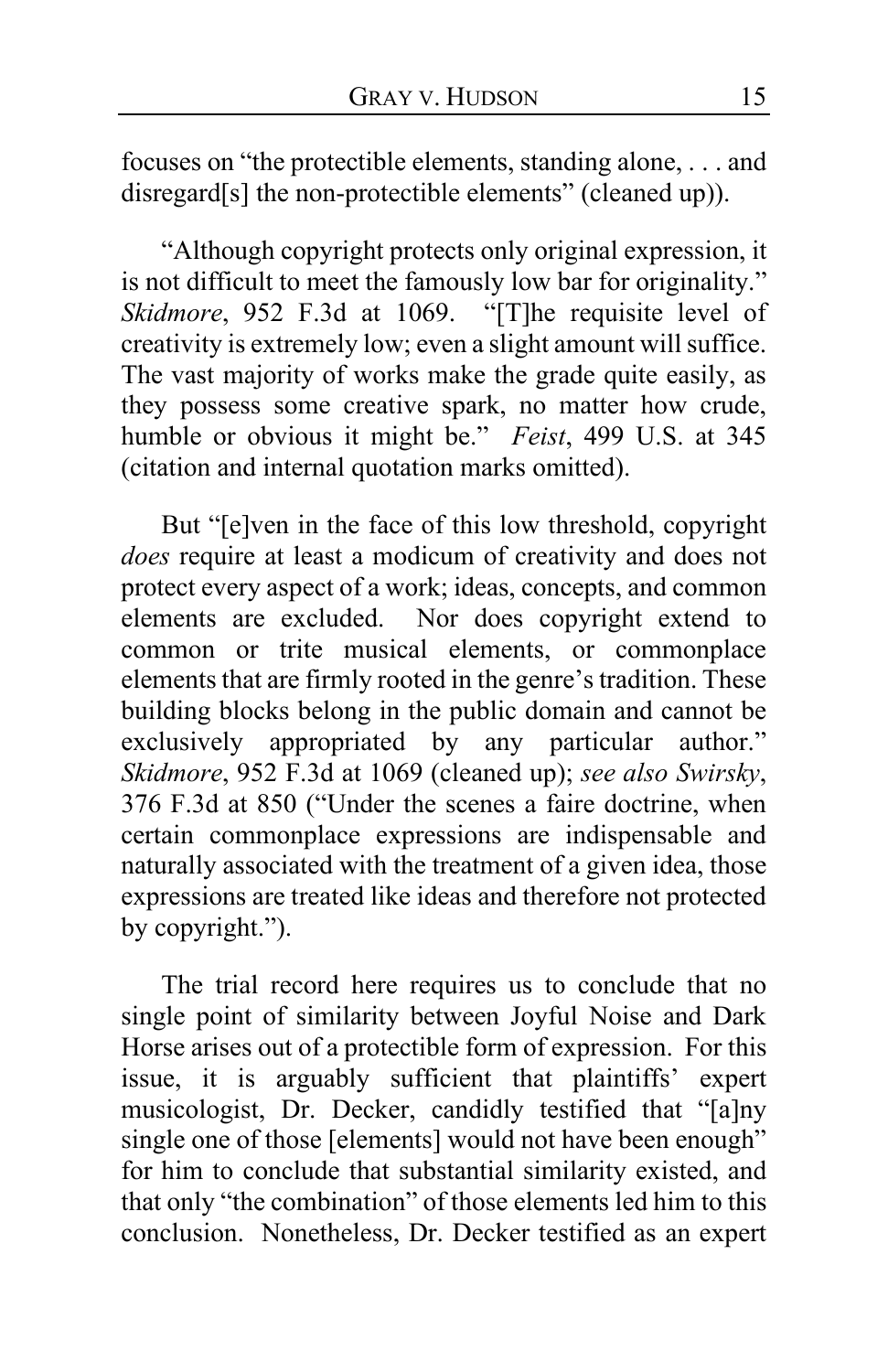musicologist, not as an expert on copyright law. For that reason, we provide a brief overview of the individual musical elements identified by plaintiffs as original, and explain why those elements are not individually entitled to copyright protection. We address whether copyright law protects the combination of these unprotectible elements in the next section.

To reiterate, Dr. Decker drew attention to the following musical elements in support of his opinion that the Joyful Noise and Dark Horse ostinatos are substantially similar:

> The length of [each] ostinato is similar, eight notes. The rhythm of the ostinato is similar. The melodic content, the scale degrees present. The melodic shape so the—the way the melody moves through musical space. Similar, the [timbre] or the quality and color of the sound is similar, and the use of the the placement of this material, this ostinato, in the musical space of the recording in the mix[,] that is also similar. So that's five or six points of similarity between the two ostinatos.

Though it used slightly different terminology, plaintiffs' opening brief focused on essentially the same musical elements, adding that both ostinatos were based on the minor scale.

The evidence at trial was legally insufficient to establish that these musical elements are individually copyrightable. We note that Dr. Decker himself acknowledged that many of these elements are commonplace in the musical world, even if some aspects of the Joyful Noise and Dark Horse ostinatos were unusual for their respective genres. For example, apart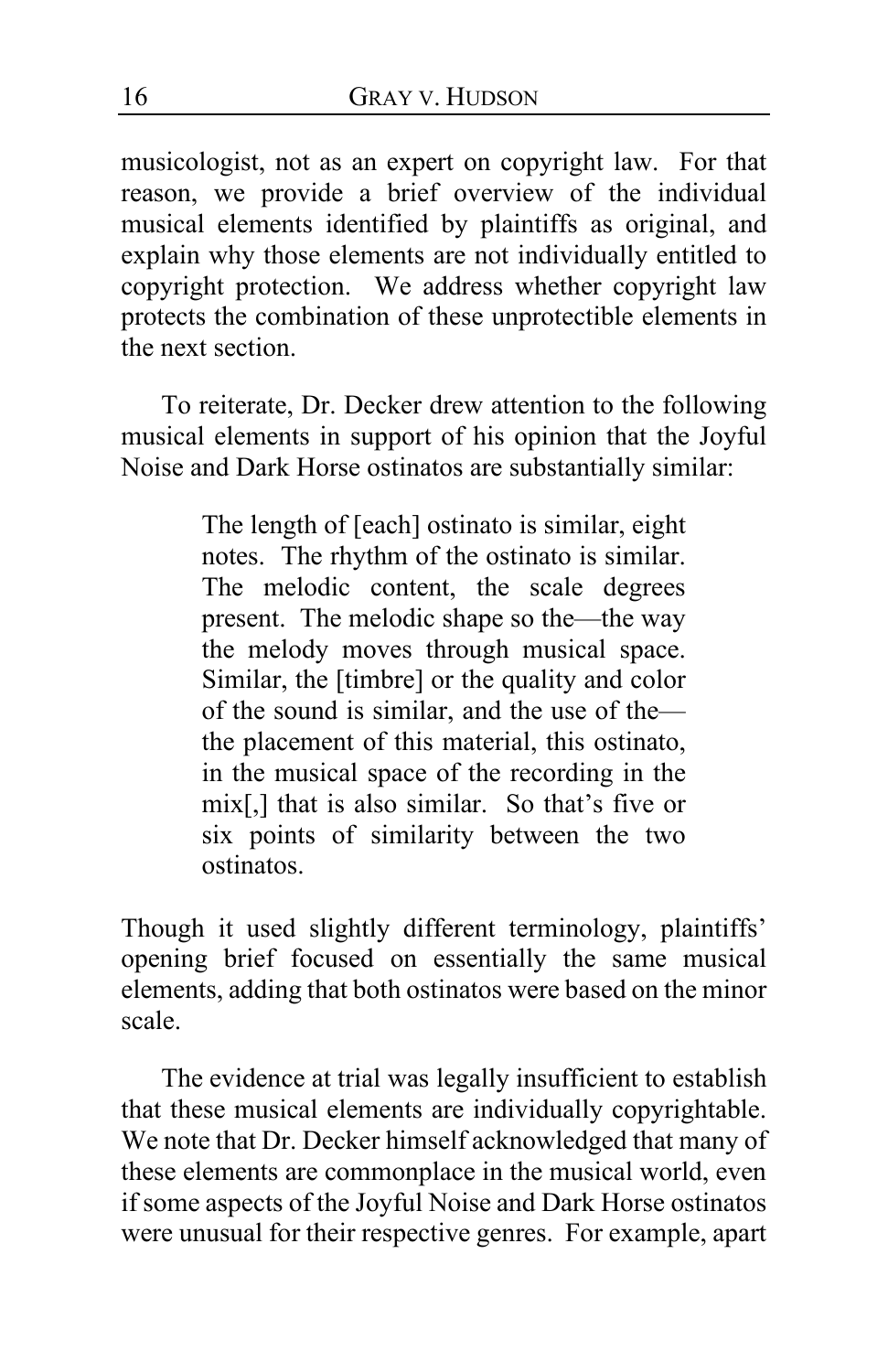from conceding that "there are many" songs "predating the creation of Joyful Noise that have ostinatos," Dr. Decker explained that it is "characteristic" for musical phrases playing a role similar to the ostinatos at issue here "to last for eight beats."And while Dr. Decker opined that it is uncommon to use completely even rhythms in popular music, he also testified that the use of such a rhythm in Joyful Noise and Dark Horse was a "relatively simple rhythmic choice" that "no composer's entitled to monopolize."**[6](#page-16-0)** Plaintiffs adduced no evidence at trial contradicting their own expert's testimony suggesting that these shared elements of the two ostinatos are merely common musical "building blocks" belonging to the public domain. *See Skidmore*, 952 F.3d at 1069; *Swirsky*, 376 F.3d at 850.

Even leaving aside these admissions, our precedents and other persuasive decisions make clear that no element identified by plaintiffs or Dr. Decker is individually copyrightable. Plainly, no person may copyright the minor scale, as such scales are common musical building blocks belonging to the public. *See Skidmore*, 952 F.3d at 1070– 71. The fact that Joyful Noise and Dark Horse both make use of "sequence[s] of eight notes" played in an even rhythm is a similarly "trite" musical choice outside the protection of copyright law. *Darrell v. Joe Morris Music Co.*, 113 F.2d 80, 80 (2d Cir. 1940) (per curiam). Along somewhat different lines, the fact that Joyful Noise and Dark Horse arguably have similar textures**[7](#page-16-1)** is far too abstract of a

<span id="page-16-0"></span>**<sup>6</sup>** Plaintiffs conceded this element was not individually protectible in their district court briefing.

<span id="page-16-1"></span>**<sup>7</sup>** Dr. Decker explained that texture refers to the way different musical elements—such as parts played by different instruments—are mixed together. He commented that both Joyful Noise and Dark Horse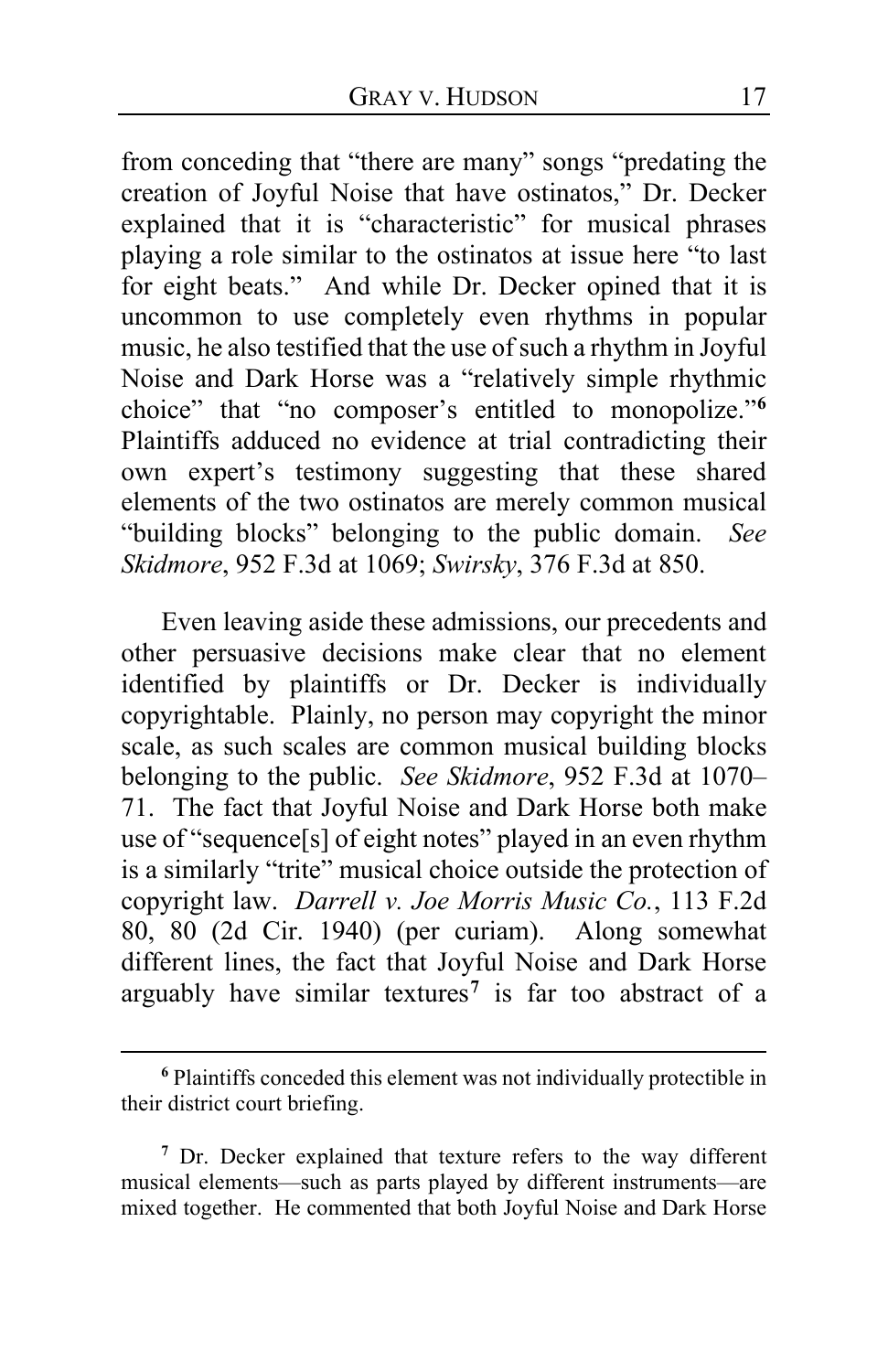similarity to be legally cognizable. *See Harper & Row Publishers, Inc. v. Nation Enters.*, 471 U.S. 539, 556 (1985) (explaining that copyright law protects expression, not ideas); *cf. Morrill v. Stefani*, 338 F. Supp. 3d 1051, 1060 (C.D. Cal. 2018) ("the use of a long-short-long rhythm is too general to be protectable").

Dr. Decker's remark that the ostinatos have a similar timbre also does not help plaintiffs. Dr. Decker explained that timbre is a way of describing a sound's quality: for example, a clarinet and a piano playing the same notes will sound noticeably different. Dr. Decker testified that the synthesizers used to play the Joyful Noise and Dark Horse ostinatos have similar timbres because they both use sounds that are "artificial," are in a "high" register, and seem "pingy," among other similar descriptors. But a copyright to a musical work does not give one the right to assert ownership over the sound of a synthesizer any more than the sound of a trombone or a banjo.

For one, plaintiffs have sued only for infringement of their copyright in Joyful Noise as a musical composition. In contrast, the choice of a particular instrument (whether acoustic or electronic) to play a tune relates to the performance or recording of a work, which are protected by distinct copyrights. *See, e.g.*, *Williams v. Gaye*, 895 F.3d 1106, 1121 (9th Cir. 2018) ("It is well settled that sound recordings and musical compositions are separate works with their own distinct copyrights." (cleaned up)); *Newton v. Diamond*, 204 F. Supp. 2d 1244, 1258 (C.D. Cal. 2002), *aff'd*, 388 F.3d 1189 (9th Cir. 2004) (distinguishing between "elements protected by [the plaintiff's] copyright over the

have relatively "empty" textures, with the ostinatos beginning "in relative isolation."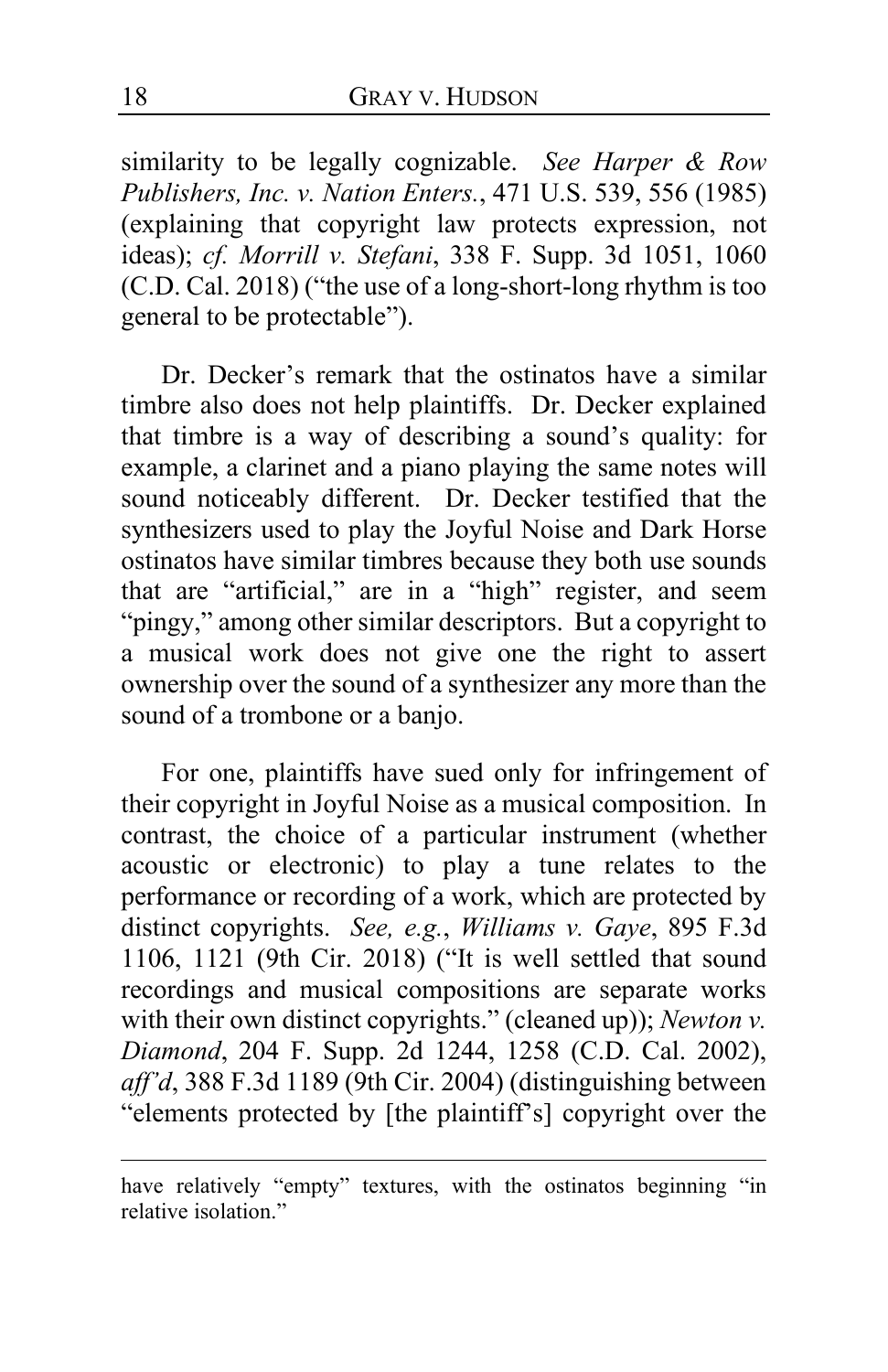musical composition" at issue and "those attributable to his performance of the piece or the sound recording").

More generally, the use of synthesizers to accompany vocal performers has long been commonplace in popular music. *See, e.g.*, *Batiste v. Najm*, 28 F. Supp. 3d 595, 623 (E.D. La. 2014). Along these lines, Dr. Decker conceded that timbre "is one of the very difficult things to monopolize."

That leaves us with plaintiffs' contention that the pitch sequence utilized by the Joyful Noise ostinato is copyrightable, and with Dr. Decker's related comments that the two ostinatos use similar "scale degrees" and have the same "melodic content [and] shape." At this point, it is necessary to distinguish between an abstract sequence of pitches and a melody (or, more colloquially, a tune). Though the concepts are sometimes equated, creating a melody involves more than writing down a sequence of pitches; at a minimum, that sequence must also be "rhythmically organized" so as to form an "esthetic whole." *Melody*, Webster's Third New International Dictionary (2002); *cf. Swirsky*, 376 F.3d at 848 (distinguishing between noncopyrightable "chord progressions" standing alone and a copyrightable "chorus," which involves these progressions "in combination with rhythm and pitch sequence[s]"). While an eight-note *melody* may be copyrightable, the abstract eight-note *pitch sequence* that is a component of the melody is not. *See* U.S. Copyright Office, *Compendium of U.S. Copyright Office Practices* § 313.4(C) (3d ed. 2021)**[8](#page-18-0)**

<span id="page-18-0"></span>**<sup>8</sup>** *Available at* https://www.copyright.gov/comp3/chap300/ch300 copyrightable-authorship.pdf. Our court has drawn upon the Compendium for guidance on what qualifies as copyrightable expression. *See Skidmore*, 952 F.3d at 1070–71. The Supreme Court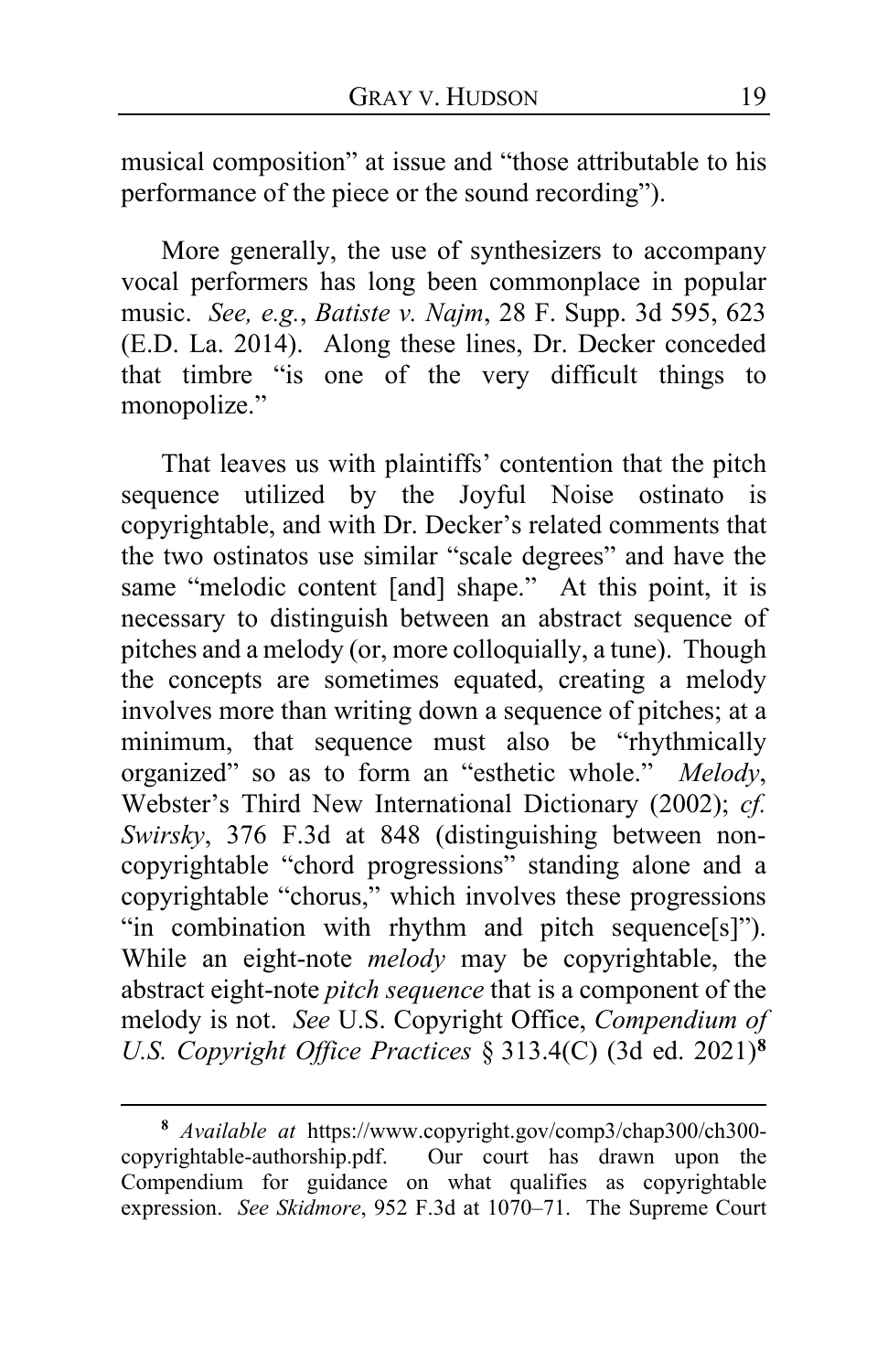(citing  $37$  C.F.R.  $\S 202.1(a)$ ) (advising that "short musical phrases consisting of only a few musical notes standing alone are not copyrightable . . . even if the phrase is novel or distinctive," and giving an eight-note pitch sequence as an example).

We note that this conclusion is consistent with the rule that "chord progressions may not be individually protected" because they are basic musical building blocks. *Swirsky*, 376 F.3d at 848. Chords are ultimately just a combination of pitches played simultaneously, *Skidmore*, 952 F.3d at 1070, so a chord progression itself consists of multiple pitch sequences playing out at the same time. If the chord progression cannot be protected, the individual pitch sequences forming the progression cannot be either.

Turning finally to the ostinatos' "melodic shape," Dr. Decker described this as "the way the melody moves through musical space." He explained that "scale degrees have in them tendencies . . . . There are scale degrees that want to go somewhere . . . and scale degrees that say you're home like 1." Later in his testimony, he elaborated that "3 wants to go to 2, [and] the 2 wants to go to 1 because 1 is our home note." Applying this concept to the Joyful Noise and Dark Horse ostinatos, he testified that the repetition of scale degree 3 in both songs created "tension that wants to be released and it's released to [scale degree 2] on a particularly strong beat."

As with musical texture, it could be argued that the overall "shape" of a melody as described by Dr. Decker is nothing more than an abstraction outside the protection of

has done the same. *See Star Athletica, LLC v. Varsity Brands, Inc.*, 137 S. Ct. 1002, 1014 (2017).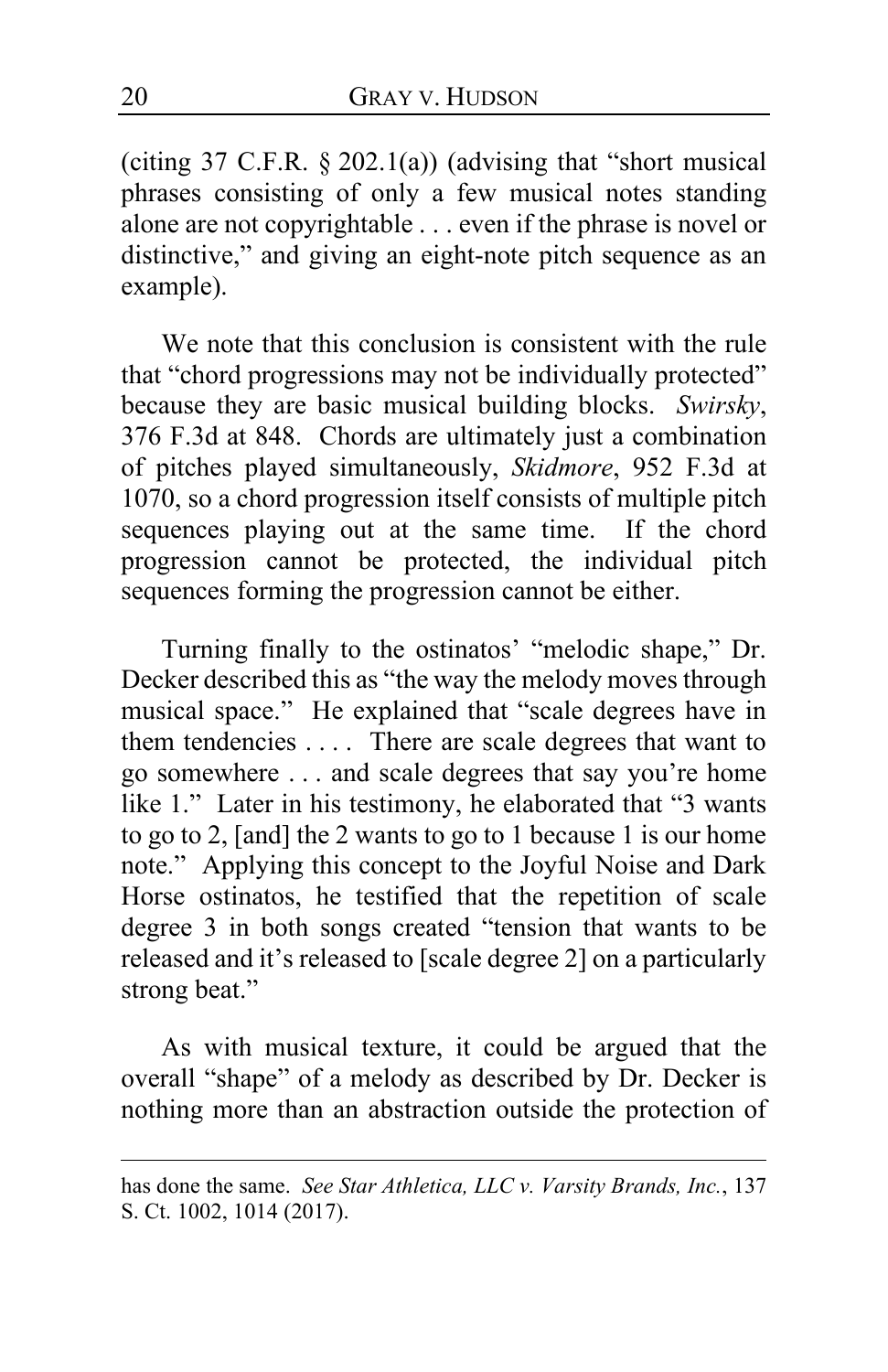copyright law. *See Harper & Row*, 471 U.S. at 556. In any event, as the district court recognized, Dr. Decker's explanation that the two ostinatos moved "through musical space" in similar ways simply reflects "rules of consonance common in popular music." Just as films often rely on tropes to tell a compelling story, music uses standard tools to build and resolve dramatic tension. In this vein, courts have recognized that "while there are an enormous number of possible permutations of the musical notes of the scale, only a few are pleasing." *Darrell*, 113 F.2d at 80; *see also Skidmore*, 952 F.3d at 1079–80 (Watford, J., concurring) (recognizing "the constraints of particular musical conventions and styles"). This is also underscored by the fact that uncontradicted evidence at trial showed that two songs predating Joyful Noise—Merrily We Roll Along and Jolly Old Saint Nicholas—used the same pitch sequence (albeit in the "major" scale rather than the minor scale) and melodic shape. *Cf. Granite Music Corp. v. United Artists Corp.*, 532 F.2d 718, 720 (9th Cir. 1976) ("Evidence of similar musical phrases appearing in prior works ... demonstrates that the musical language was of such ordinary and common occurrence that the probability of independent, coincidental production was great.").

Because the use of similar pitch sequences in the Joyful Noise and Dark Horse ostinatos results only from the use of commonplace, unoriginal musical principles, it cannot be the basis for a copyright infringement claim on its own. *See Swirsky*, 376 F.3d at 850 (expression that is "naturally associated with the treatment of a given idea" is not copyrightable).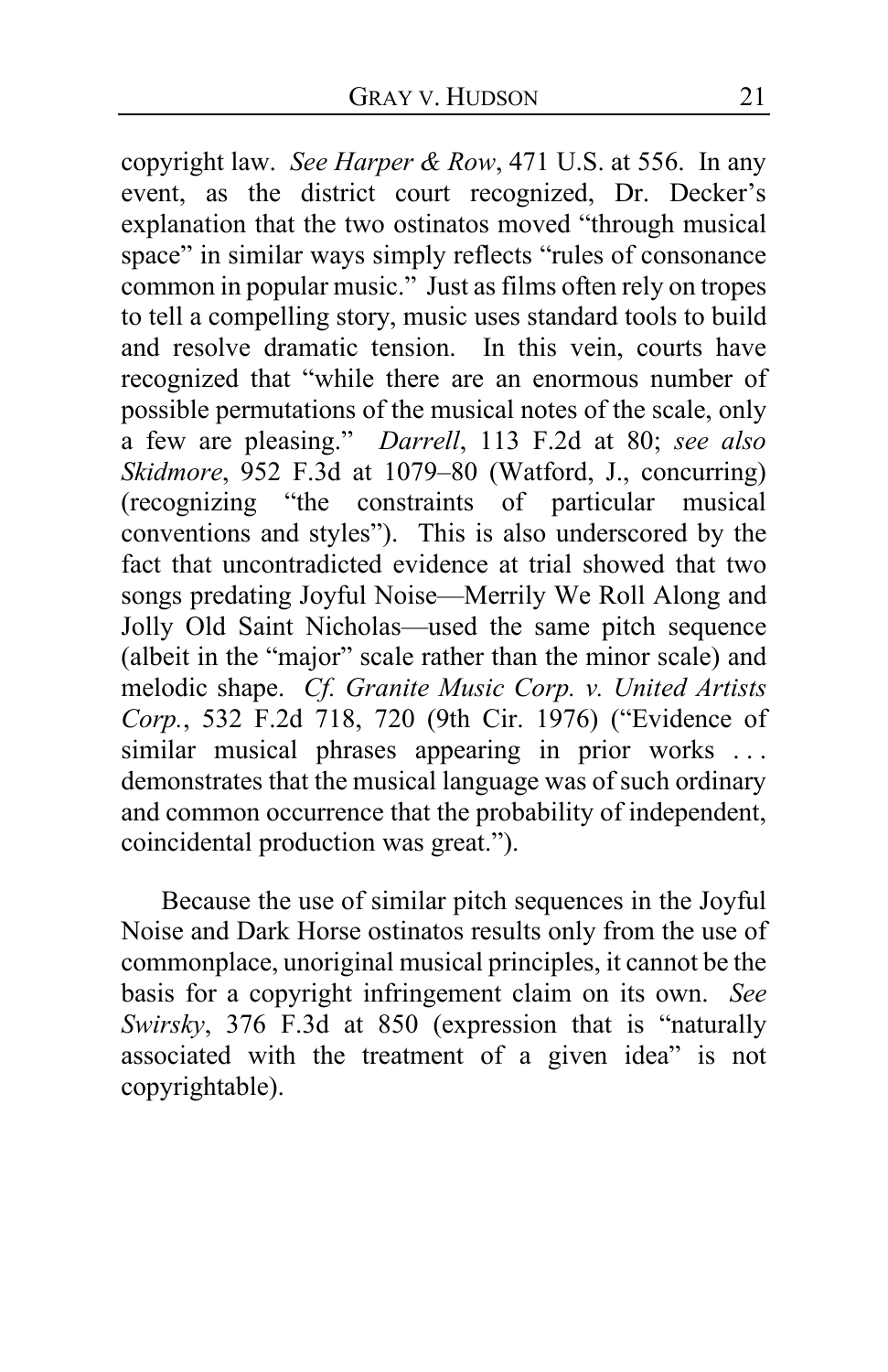### **III. Protection of the Unprotectible Musical Elements in Combination**

Although no individual musical component of the Joyful Noise ostinato is copyrightable, we still must consider whether the Joyful Noise ostinato is protectible as a "combination of unprotectable elements." *Satava v. Lowry*, 323 F.3d 805, 811 (9th Cir. 2003); *see also Swirsky*, 376 F.3d at 848 ("[A] substantial similarity can be found in a combination of elements, even if those elements are individually unprotected."). That is the case only if the "selection and arrangement" of those elements is original in some way. *Satava*, 323 F.3d at 811.

We begin this analysis with some guiding principles. To start, the fact that the ostinatos here are only eight notes long does not foreclose the possibility of a protected arrangement of commonplace musical elements. *See Swirsky*, 376 F.3d at 852 ("It cannot be said as a matter of law that seven notes is too short a length to garner copyright protection."). "Each note in a scale . . . is not protectable, but a pattern of notes in a tune *may* earn copyright protection." *Metcalf v. Bochco*, 294 F.3d 1069, 1074 (9th Cir. 2002), *overruled on other grounds by Skidmore*, 952 F.3d 1051 (emphasis added). On the other hand, despite "the famously low bar for originality," *Skidmore*, 952 F.3d at 1069, "[t]rivial elements of compilation and arrangement . . . fall below the threshold of originality." *United States v. Hamilton*, 583 F.2d 448, 451 (9th Cir. 1978); *accord Satava*, 323 F.3d at 811–12.

One circumstance where an arrangement of individual elements lacks enough creativity to garner copyright protection is when that arrangement is "practically inevitable" or in keeping with "an age-old practice, firmly rooted in tradition and so commonplace that it has come to be expected as a matter of course." *Feist*, 499 U.S. at 363.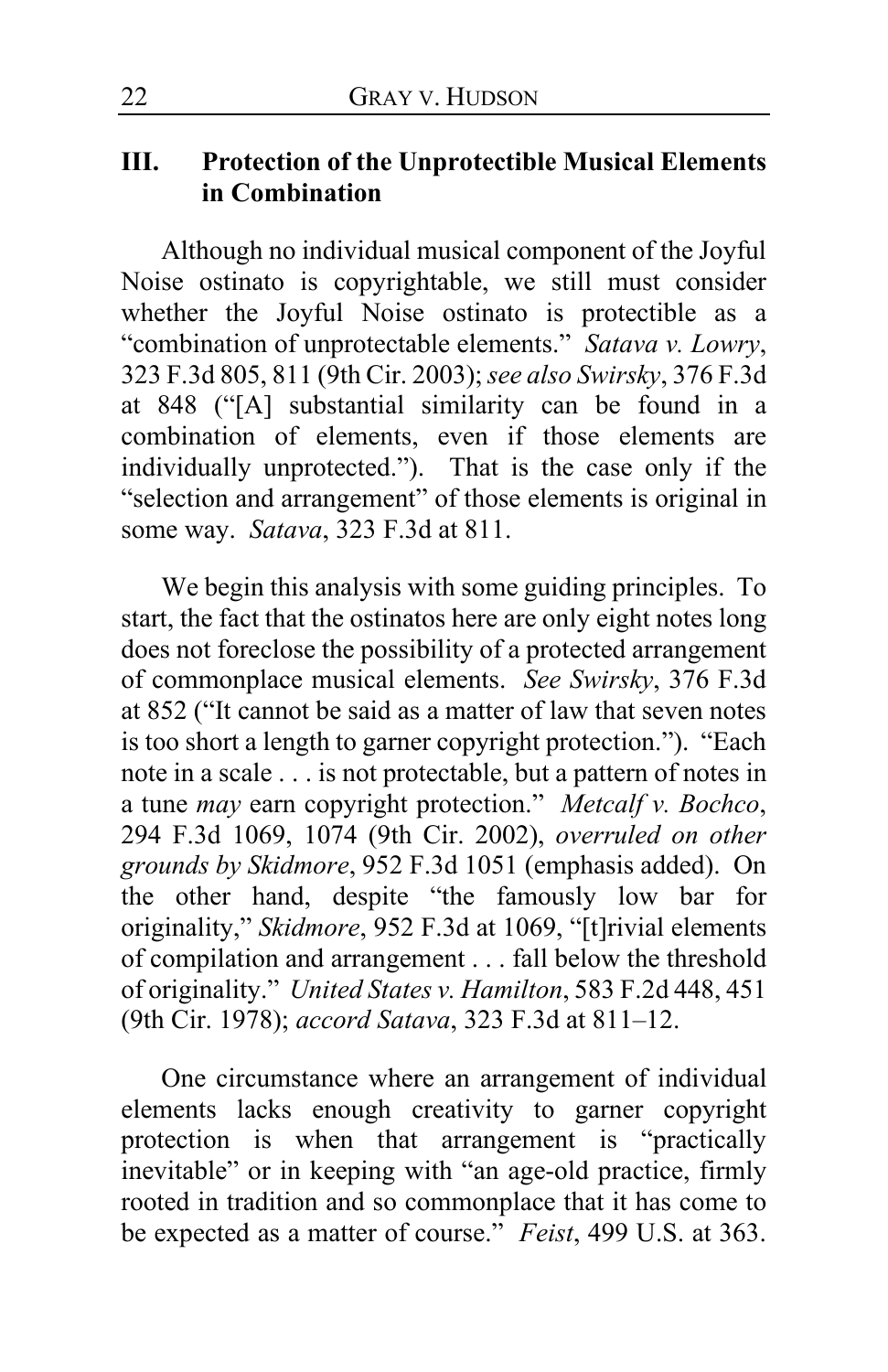"For example, it is well-settled that copyright of a map does not give the author an exclusive right to the coloring, symbols, and key used in delineating boundaries of and locations within the territory depicted." *Hamilton*, 583 F.2d at 451 (9th Cir. 1978). The same is true for an alphabetical arrangement of numbers in a phonebook. *Feist*, 499 U.S. at 363. These are all utterly conventional ways of arranging information, and so they cannot be called "original" under copyright law.

To provide an example in the artistic context, we have held that lifelike glass "jellyfish sculptures" enclosed in a clear outer layer of glass did not combine public-domain elements in an original way. *Satava*, 323 F.3d at 811. We did not dispute that the sculptures were "beautiful," but we determined that elements such as the "selection of clear glass, oblong shroud, bright colors, proportion, vertical orientation, and stereotyped jellyfish form, considered together, lack[ed] the quantum of originality needed to merit copyright protection." *Id.* This was because "[t]hese elements are so commonplace in glass-in-glass sculpture and so typical of jellyfish physiology that to recognize copyright protection in their combination effectively would give [the artist] a monopoly" over this artform. *Id.* at 812.

Likewise, the portion of the Joyful Noise ostinato that overlaps with the Dark Horse ostinato consists of a manifestly conventional arrangement of musical building blocks. Joyful Noise and Dark Horse contain similar arrangements of basic musical features mainly in that both employ the pitch progression 3-3-3-3-2-2 played in a completely flat rhythm. This combination is unoriginal because it is really nothing more than a two-note snippet of a descending minor scale, with some notes repeated. *See Skidmore*, 952 F.3d at 1070 (holding that descending scales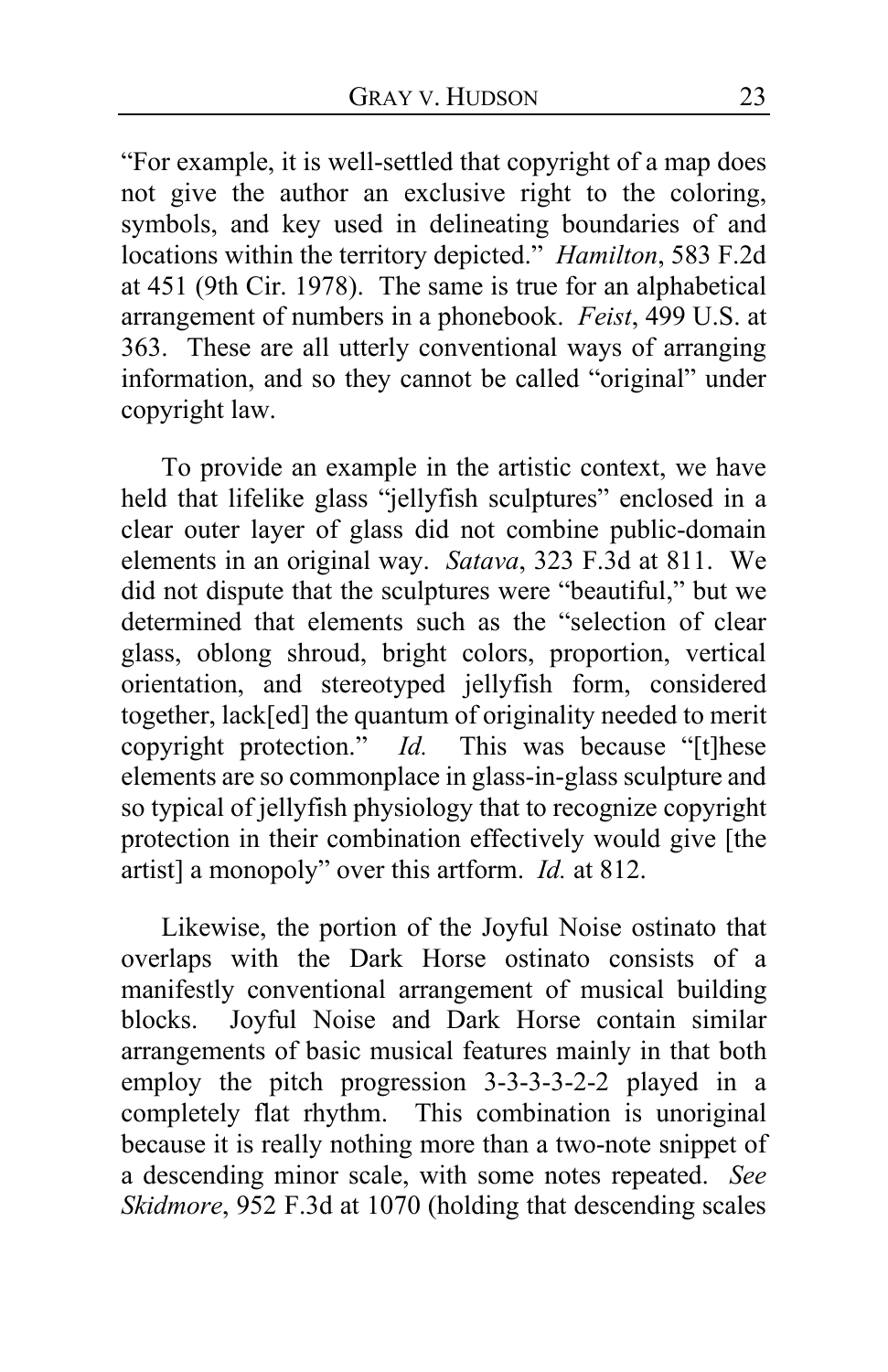are not copyrightable). Allowing a copyright over this material would essentially amount to allowing an improper monopoly over two-note pitch sequences or even the minor scale itself, especially in light of the limited number of expressive choices available when it comes to an eight-note repeated musical figure. *See Satava*, 323 F.3d at 812 & n.5 (expressing concerns over monopolization when limited creative choices are available); *see also Skidmore*, 952 F.3d at 1079–80 (Watford, J., concurring) ("There are relatively few ways to express a combination of five basic elements in just four measures, especially given the constraints of particular musical conventions and styles . . . . [O]nce [the artist] settled on using a descending chromatic scale in A minor, there were a limited number of chord progressions that could reasonably accompany that bass line (while still sounding pleasant to the ear)."); *Calhoun v. Lillenas Publ'g*, 298 F.3d 1228, 1232 (11th Cir. 2002) (per curiam) (recognizing "the limited number of musical notes (as opposed to words in a language), the combination of those notes[,] and their phrasing"); *Darrell*, 113 F.2d at 80.

Consequently, insofar as it combines musical building blocks in the same way that the Dark Horse ostinato does, the Joyful Noise ostinato lacks "the quantum of originality needed to merit copyright protection." *Satava*, 323 F.3d at 811. If we were to hold otherwise, "it is hard to believe that any collection" of pitches arranged in a flat rhythm "could fail" to meet the originality threshold. *Feist*, 499 U.S. at 364–65 (recognizing that "some works must fail" the originality requirement).**[9](#page-23-0)**

<span id="page-23-0"></span>**<sup>9</sup>** As in *Satava*, we certainly do not suggest that Joyful Noise as a whole is lacking in original expression. *See* 323 F.3d at 812 ("We do not mean to suggest that [the artist] has added nothing copyrightable to his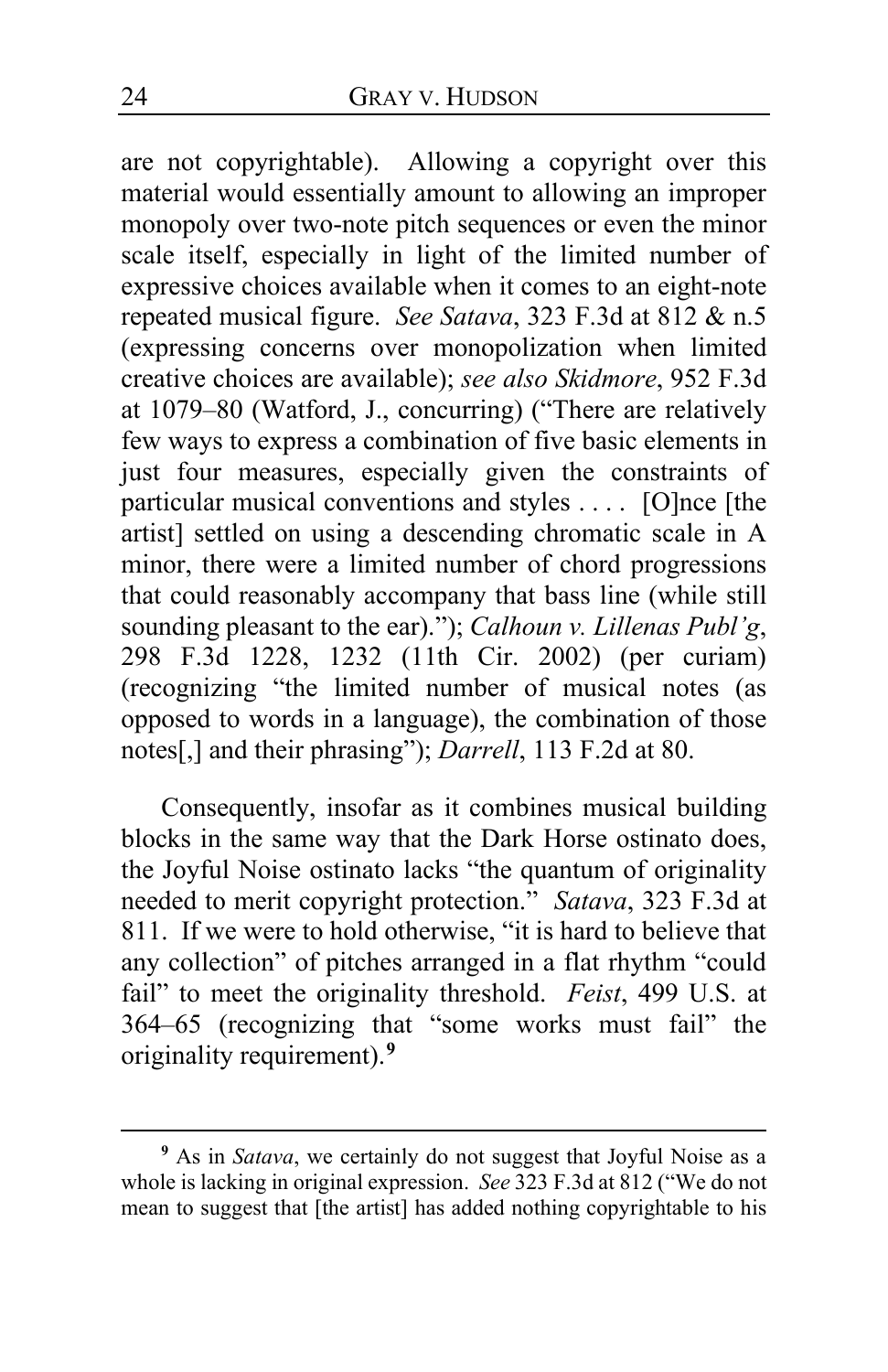### **IV. Plaintiffs' Remaining Arguments**

Two other issues warrant brief commentary. First, plaintiffs' opening brief contended that the district court improperly relied on evidence outside the record submitted by amici after trial, namely amici's representation that they had found many tunes similar to the ostinatos at issue here in musical databases. Why that might be relevant to our de novo review is not entirely clear, as neither defendants nor amici have brought this material to our attention on appeal. Regardless, the district court referred to this material only in a single "*see also*" cite following a lengthy string cite to the trial record. Striking this from the court's order would have no noticeable effect on its thorough 32-page analysis.

Second, we reject plaintiffs' suggestion that it was improper for the district court to grant JMOL after previously having denied summary judgment on the issue of extrinsic similarity, which is unsupported by any authority. A trial judge has had the benefit of hearing testimony and a full presentation of the evidence when ruling on a post-trial JMOL motion, which may occasionally give her new insights into the legal sufficiency of the evidence. *See, e.g.*, *Lies v. Farrell Lines, Inc.*, 641 F.2d 765, 772 (9th Cir. 1981). While JMOL and summary judgment are procedurally similar, there is no rule preventing a trial judge from reconsidering her views on a case's merits.

jellyfish sculptures."). But once we "disregard the non-protectible elements" in Joyful Noise, *Skidmore*, 952 F.3d at 1070, we are left with no objective similarities between Joyful Noise and Dark Horse that may serve as the basis for plaintiffs' copyright claims, *see, e.g.*, *Benay*, 607 F.3d at 624 (extrinsic test requires "articulable similarities" between works).